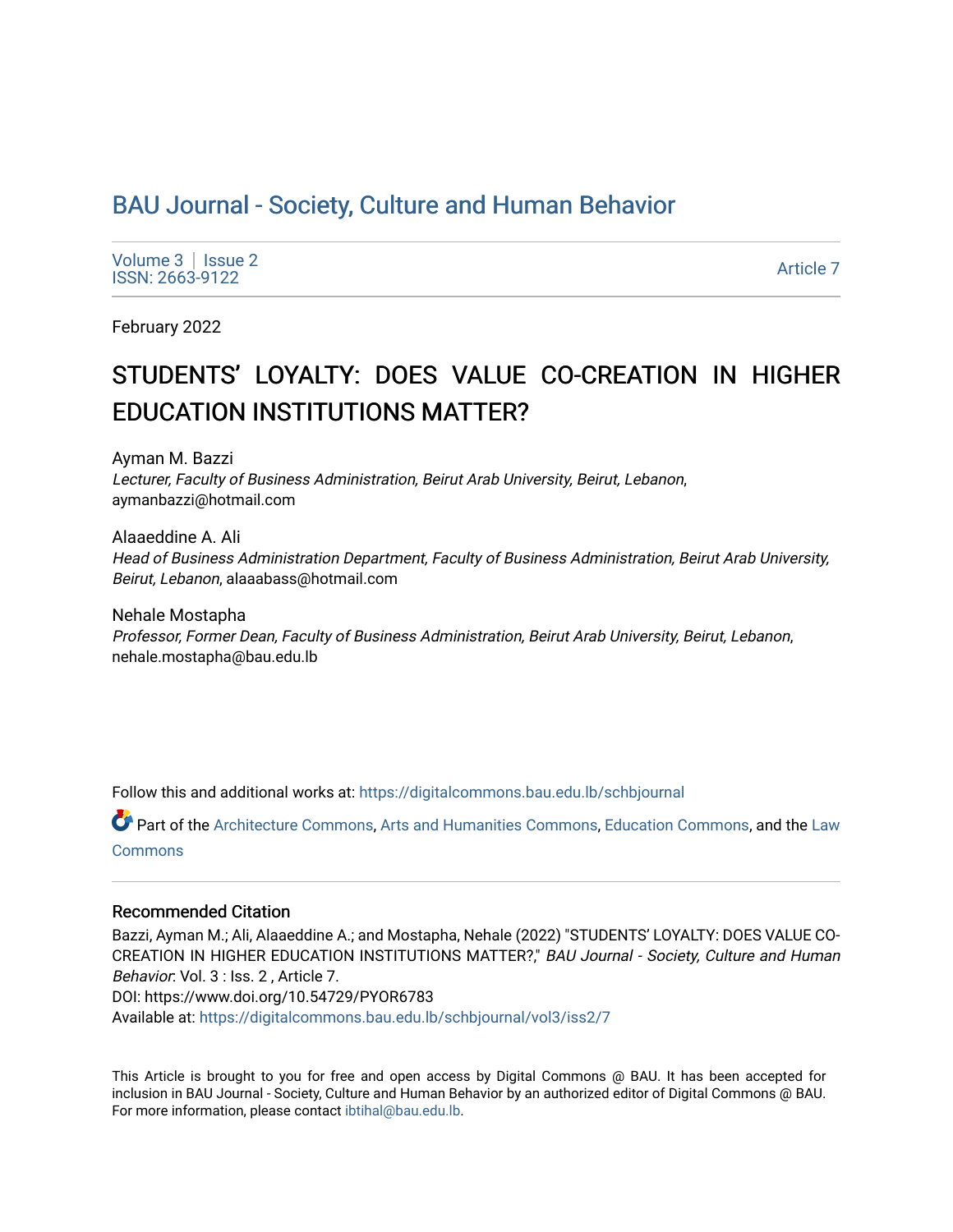# STUDENTS' LOYALTY: DOES VALUE CO-CREATION IN HIGHER EDUCATION INSTITUTIONS MATTER?

# Abstract

This study investigates the influence for intrinsic and extrinsic motives on customers` participation in value co-creation activities (CPVCA), beside examining the direct and indirect impact for CPVCA on customers` loyalty. Quantitative research approach is used, while the study population encompasses all Lebanese private universities students. A questionnaire was developed to gather data from 403 universities` students who were chosen using the convenience sampling technique. PLS-SEM was adopted to examine the study proposed scale validity and the relationships between its latent variables. The current study results indicate a positive influence for both intrinsic and extrinsic motives on CPVCA. Also, the findings reveal a significant direct relationship among CPVCA and customer loyalty, as well as an indirect relationship via mediating brand experience.

#### Keywords

Intrinsic motives, Extrinsic motives, Value co-creation, Brand experience, COVID-19, Customers` loyalty.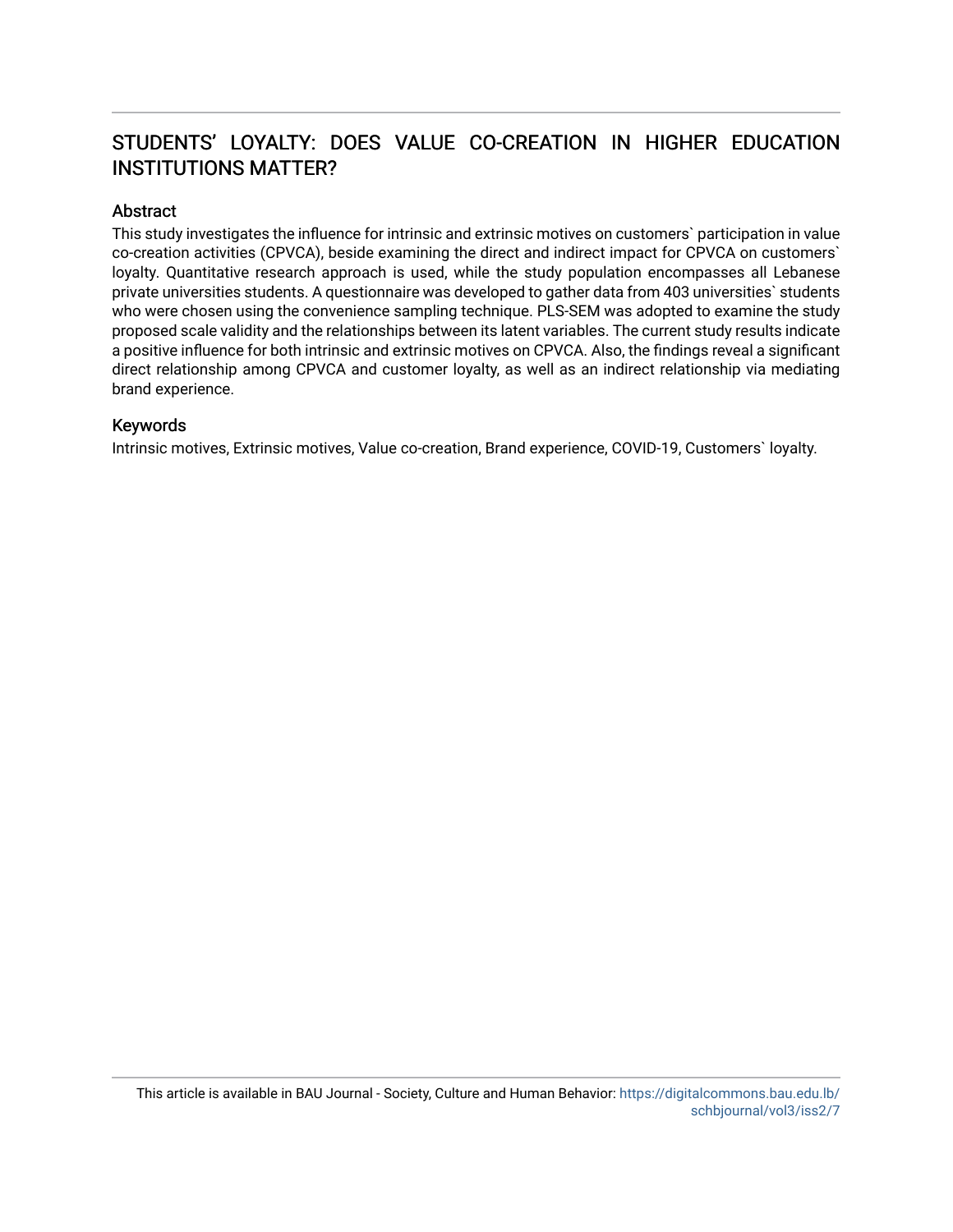#### BAU JOURNAL – SOCIETY CULTURE AND HUMAN BEHAVIOR– VOLUME 3, ISSUE NO. 2 – 2022 BEIRUT ARAB UNIVERSITY, LEBANON

#### **1. INTRODUCTION**

Achieving customers` loyalty is considered as one of the main requests for firms` survival in competitive markets (Orel & Kara, 2014). In the same context, Cossío-Silva et al. (2016) demonstrated the role for customers` loyalty in acquiring competitive advantage, as one of the substantial firm`s intangible assets, which explains researcher and practitioner continuous interest in investigating customers` loyalty antecedents. Researchers agreed about some customers` loyalty antecedents, such as; customers` satisfaction (Abror et al., 2019; Han et al., 2019; Singh et al., 2021; Bazzi et al., 2021) perceived value (Scridon et al., 2019; Atulkar, 2020); service quality (Daud et al., 2020; Makanyeza & Chikazhe, 2017); Relationship strength (Hayati et al., 2020; Bazzi et al., 2021). In the same vein, customers` participation in value co-creation (CPVCA) started to gain researcher interest as a new antecedent for customers` loyalty (Cossío-Silva et al., 2016). This paper takes a step backward in examining CPVCA as antecedent for customers` loyalty, through investigating the intrinsic and extrinsic motives for CPVCA.

Firms` interest in participating their customers in value co-creating activities, starts to appear with service dominant logic (S-D logic) perspective adoption, as a result for the major shift in marketing concepts from customer driven to customer centric marketing (Bowen & Schneider, 1995). Lately, CPVCA has emerged as one of the major academic priorities in the areas of marketing and education (Marketing science institution, 2016). Whereby, Chathoth et al. (2016) illustrated that the role of customers is not limited to service purchasing and consuming, instead it expanded to include participating in service design and delivery. In the same vein, Shamim et al. (2016) stated that customers are not just product/service buyers, rather than they are considered as firms` partners in creating value. There is little understanding of how consumers participate in value co-creation, whereby, this concept's comprehension requires farther investigation (Martínez-Cañas et al., 2016). Some researcher agreed about the importance for motives which leads to CPVCA (Brodie et al., 2013; Roberts et al., 2014). In which these motives were classified into intrinsic and extrinsic Customers` values co-creation motives (Roberts et al., 2014).

Researchers have not reached an agreement concerning the structure of the relationship between CPVCA and loyalty. Relatedly, some studies adopt direct relationship between CPVCA and customers` loyalty (for example, Iglesias et al., 2020; Woratschek et al., 2020; Thiruvattal, 2017). While, Other studies confirmed the existence of an indirect effect for CPVCA on customers` loyalty through customers` satisfaction (Prastiwi & Hussein, 2019); relationship strength (Rajah et al., 2008); perceived service quality (Mariyudi & Matriadi, 2018). While few studies examined the indirect relationship between CPVCA and customers` loyalty through brand experience (such as, Nysveen & Pedersen, 2014). Thus, the current paper investigates the indirect relationship between CPVCA and customers` loyalty through brand experience, beside examining their direct relationship.

Higher education institutions have recently experienced intense competition (Wilkins, 2020), which necessitates a continuous effort to retain students in addition to attracting and enrolling them (Chandra et al., 2019; Ju et al., 2020). Badeggi and Muda (2021) demonstrated the presence of student disloyalty toward high education institutions. Relatedly, Abouchedid & Nasser (2002) illustrated that Lebanese universities are attempting to address the issue of students` disloyalty by offering a broad range of academic majors and executing market-oriented policies.

Orozco and Arroyo (2017) illustrated that researchers recently devotes their interest toward understanding underrated variables that may help higher education institutions to overcome students` disloyalty problem, such as student participation in value co-creation activities. The current study aims to investigate the motives for Lebanese private universities students` participation in value cocreating activities, along with examining students` participation in value co-creation impact on loyalty. Also, this paper contributes to the literature through examining the role of brand experience as a mediator of the relationship between CPVCA and loyalty. Moreover, this paper is considered as one of the few empirical studies that investigate the influence for participating students in value cocreation activities on their loyalty in Lebanese higher education institutions.

#### **2. THEORETICAL BACKGROUND AND VARIABLES CONCEPTUALIZATION**

This study utilized perspectives from both self-determination theory (SDT) and service dominant logic (S-D logic) to demonstrate the importance of customers` value co-creation activities and their driving motives to participate in it. SDT is a comprehensive theory concerning individuals` motives and personality, outlining how individuals rely on and interact with their social environment. SDT asserted that individuals` motives can be categorized as intrinsic or extrinsic, and it indicated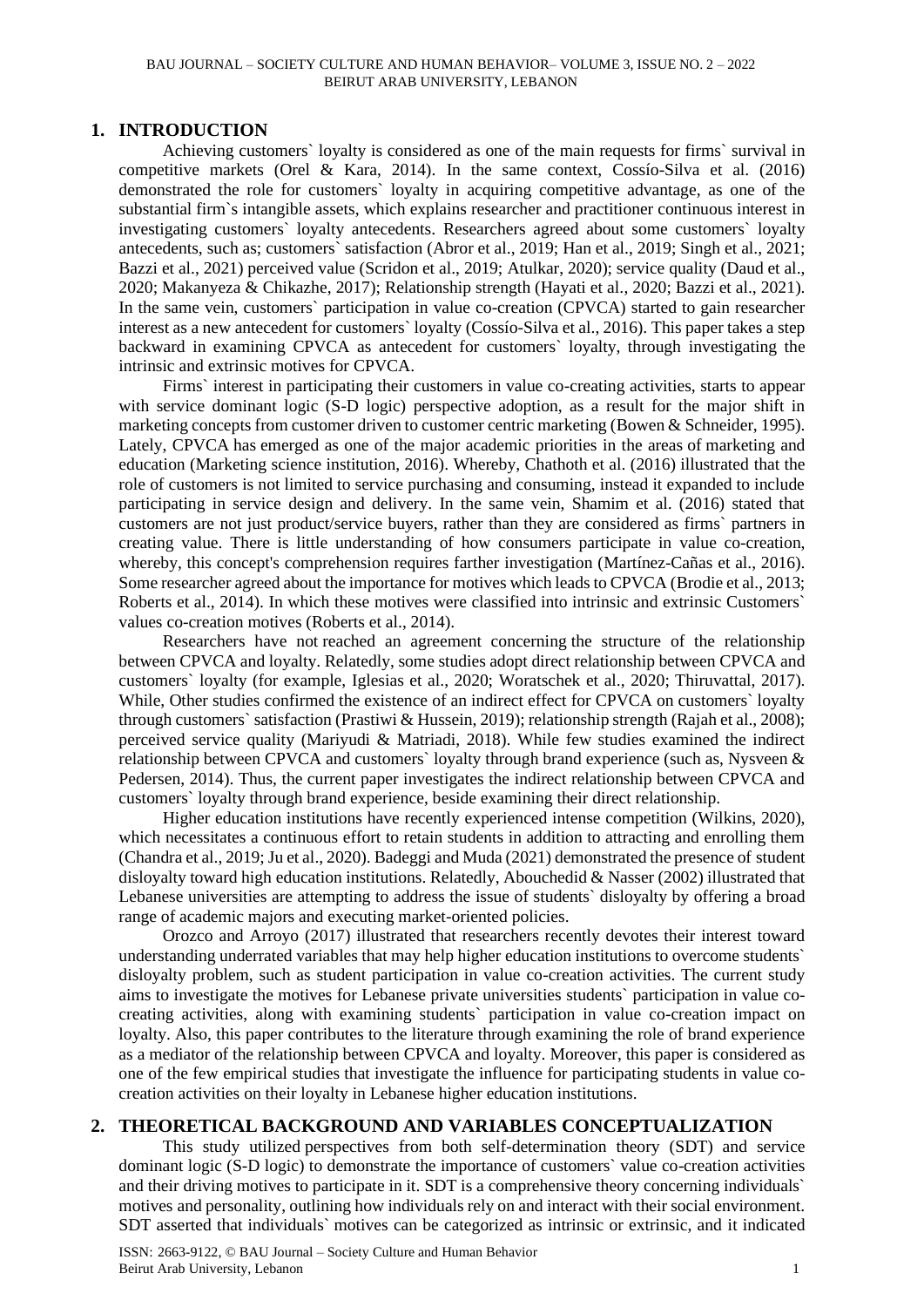how these motives influence their responses. (Legault, 2017). S-D logic major concept is related to value co-creation (Vargo & Lusch, 2008), thus its` "notion is centered on the premise that value exchange is not only defined by the supplier but also negotiated through the exchange of resources between providers, users, and other co-creators" (Tommasetti et al., 2017, pp. 930). Hence, customers are recognized as an essential resource for a company, capable of managing other resources and actively participating in value co-creation activities (Vargo & Lusch, 2004). Conceptualizations for the current study variables are presented in the coming paragraphs.

# **2.1 Intrinsic Motives**

Intrinsic motives refer to an individual's internal feeling toward carrying out a specific activity (White, 1959). Intrinsic motivation is defined as "engagement in behavior that is inherently satisfying or enjoyable" (Legault, 2016, pp.1). In the same vein, Levesque et. al. (2010) defined intrinsic motivation as individual behaviors conducted primarily for the sake of enjoyment and interest. Also, intrinsic motivation can be defined as performing a behavior for the sake of its inherent satisfaction rather than for any other separate reward (Ryan  $\&$ Deci, 2000). Hence, intrinsically motivated individuals engage in activities that are stimulated by fun or challenge instead of any other external stimuli.

#### **2.2 Extrinsic Motives**

Extrinsic motives drive people to achieve their goals (Schiffman et al., 2015). Extrinsic motivation is defined as behaviors performed by individuals in order to obtain separable rewards or to avoid undesirable outcomes (Levesque et. al., 2010). Relatedly, Ryan and Deci (2000) defined extrinsic behavior as motives for conducting a specific activity to obtain a separated desirable reward. Thus, Individual views the conducted behavior as a means to obtain a specific benefit (Deci & Ryan, 1987). Engström and Elg (2015) illustrated that instrumentality is an extrinsic motives primary issue. As a result, it is regarded as an externally directed behavior.

#### **2.3 Customers` Value Co-Creation**

Customer value co-creation emerged as a key marketing concept, due to the shift toward a customer-centric focus (Sheth et al., 2000). Wikstrom (1996) defined Customers` value cocreation as social interaction and ability to adapt among suppliers and customers, with the goal of increasing the perceived value. Moreover, customers` value co-creation is defined as customers' active participation and engagement in value creation (Vargo & Lusch, 2004). Relatedly, Ahn et al., (2019) defined as customers` value co-creation as customers collaborating with other actors as well as engaging in the set of activities required for value creation.

#### **2.4 Brand Experience**

Zarantonello and Schmitt (2010) illustrated that customers are always seeking for brands that offer them positive and memorable experience, thus brand experience is at the forefront of marketing managers' interest. Alba and Hutchinson (1987) defined brand experience as consumer awareness and familiarity with a specific brand or brand category. Relatedly, brand experience is set of functional and emotional needs that allow businesses to guarantee a positive experience for their customers (De Chernatony et al., 2011). Also, Brakus et al. (2009) defined brand experience as subjective customers` internal and behavioral responses created as a result of brand-related stimuli.

#### **2.5 Customers` Loyalty**

Consumers` loyalty is defined as strong desire to rebuy a product or service, regardless of the influence for external factors and competitors` marketing efforts (Brown & Gaylor, 2002). Relatedly, Beerli et al. (2004) defined customers` loyalty as customers` re-buying for a certain product/service brand while avoiding competing offers. There are different conceptualizations for customers` loyalty. Whereby, Kandampully et al. (2015) demonstrated the existence for two dimensional conceptualizations for customers` loyalty; (1) attitudinal and (2) behavioral. In which, behavioral loyalty is explained by customer's re-buying behavior for a specific product or service (Jiang et al., 2015), while attitudinal loyalty can be expresses by customers' emotional link and feelings toward re-buying product/service and recommending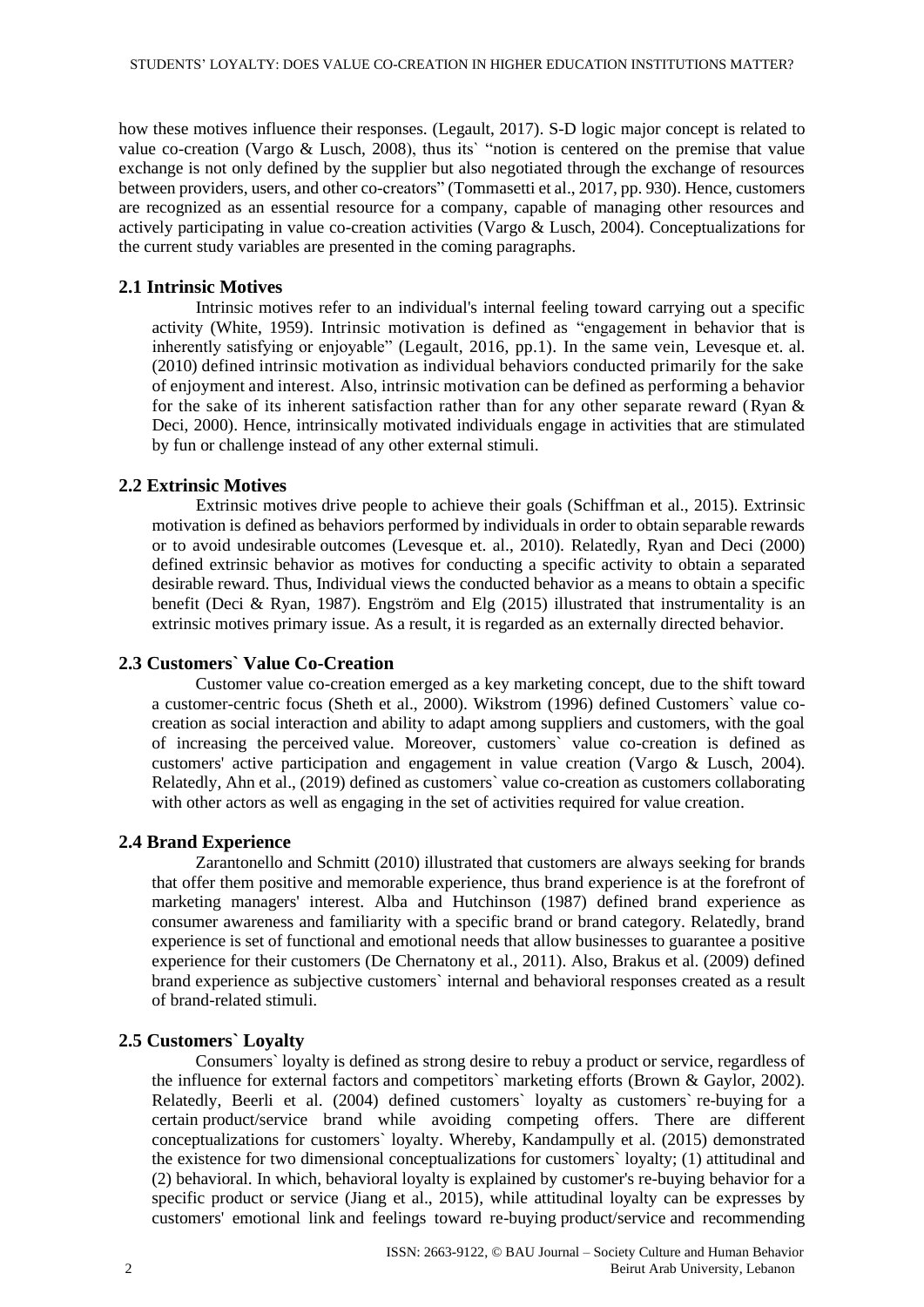it to other customers (Baumann et al., 2012). Moreover, Watson et al. (2015) adopted three dimensional conceptualizations for customers` loyalty, by adding composite approach to behavioral and attitudinal approach. Rundle-Thiele (2005) explained that composite approach takes into account both customers' attitudes and willingness to repurchase a specific brand from a specific supplier.

# **3. LITERATURE REVIEW AND HYPOTHESES DEVELOPMENT**

The current study provides a review for the relevant previous literature, which constitutes the basis for developing both the study hypotheses and framework.

#### **3.1 Intrinsic Motives for Participating Customers in Value Co-Creation Activities**

Hedonic factors are individual intrinsic motives related to customers' interesting benefit. Knowing that the hedonic factor is regarded as the cause of an enjoyable, interesting, and mentally motivating experience (Nambisan & Baron, 2009). In the same vein, Sohail (2020) stated that enjoyment positively influence customers` intention to participate in value co-creation activities. CPVCA is influenced by their expectation of receiving an internal good, related to the activity itself (Martínez-Cañas et al., 2016). Thus, intrinsic motives influence customers' participation in value co-creation activities. Also, Fernandes and Remelhe (2016) illustrated that the intentions for customers to participate in value creation activities are positively influenced by intrinsic motivation. Moreover, Mandolfo et al. (2020) demonstrated that intrinsic motives are effective for increasing CPVCA. The following hypothesis is developed based on prior literature review:

#### *H1: Intrinsic motives positively influence customers` participation in value co creation activities.*

#### **3.2 Extrinsic Motives for Participating Customers in Value Co-Creation Activities**

Extrinsic motives include learning (knowledge) factors, in which customers participate in co-creation activities to understand the technology that supports a product/service, or to attain other useful knowledge (Hoyer et al., 2010). Relatedly, Fernandes and Remelhe (2016) demonstrated that consumers' willingness to share knowledge positively impact their participation in value co-created activities. Moreover, researchers agree that learning has a significant influence impact on CPVCA (Zwass, 2010; Roberts et al., 2014; Nambisan & Baron, 2009). In addition to learning factor, social factor is an extrinsic motive, which concentrates on "the benefits deriving from the social and relational ties that develop over time among the participating entities in the virtual customer environment" (Nambisan & Baron, 2009, pp. 391). Numerous research has found that social factors play a significant role in boosting CPVCA (Chen et al., 2012; Hoyer et al., 2010; Roberts et al., 2014). Martínez-Cañas et al. (2016) stated that CPVCA can be motivated by their desire for external goods apart from the activity itself. In other words, CPVCA is influenced by extrinsic motives. In the same context, Shah (2018) illustrated that extrinsic motives are used as an incentive approach to enhance CPVCA. Thus, the following hypothesis is developed based on prior literature review:

#### *H2: Extrinsic motives positively influence customers` participation in value co-creation activities.*

#### **3.3 Participation in Value Co-Creation Activities and Customers` Loyalty**

Customers` loyalty is regarded as an organization`s competitive advantage, which can be established through participating customers in value co-creation activities (Lee et al., 2019). Regardless of the fact that few studies have investigated the impact of CPVCA on their loyalty, reviewing the related literature revealed that participating customers in value co-creating activities increases their loyalty (Cossío-Silva et al., 2016; Kaufmann et al.,2016; Hajli et al., 2017). Some researchers investigated the relationship between CPVCA and customers` loyalty in service industries. Whereby, Banytė et al. (2014) illustrated that patients' loyalty increases when they participate in value co-creation. While, Nysveen and Pedersen (2014) stated that participating the banks` customers in value co-creation activities positively influence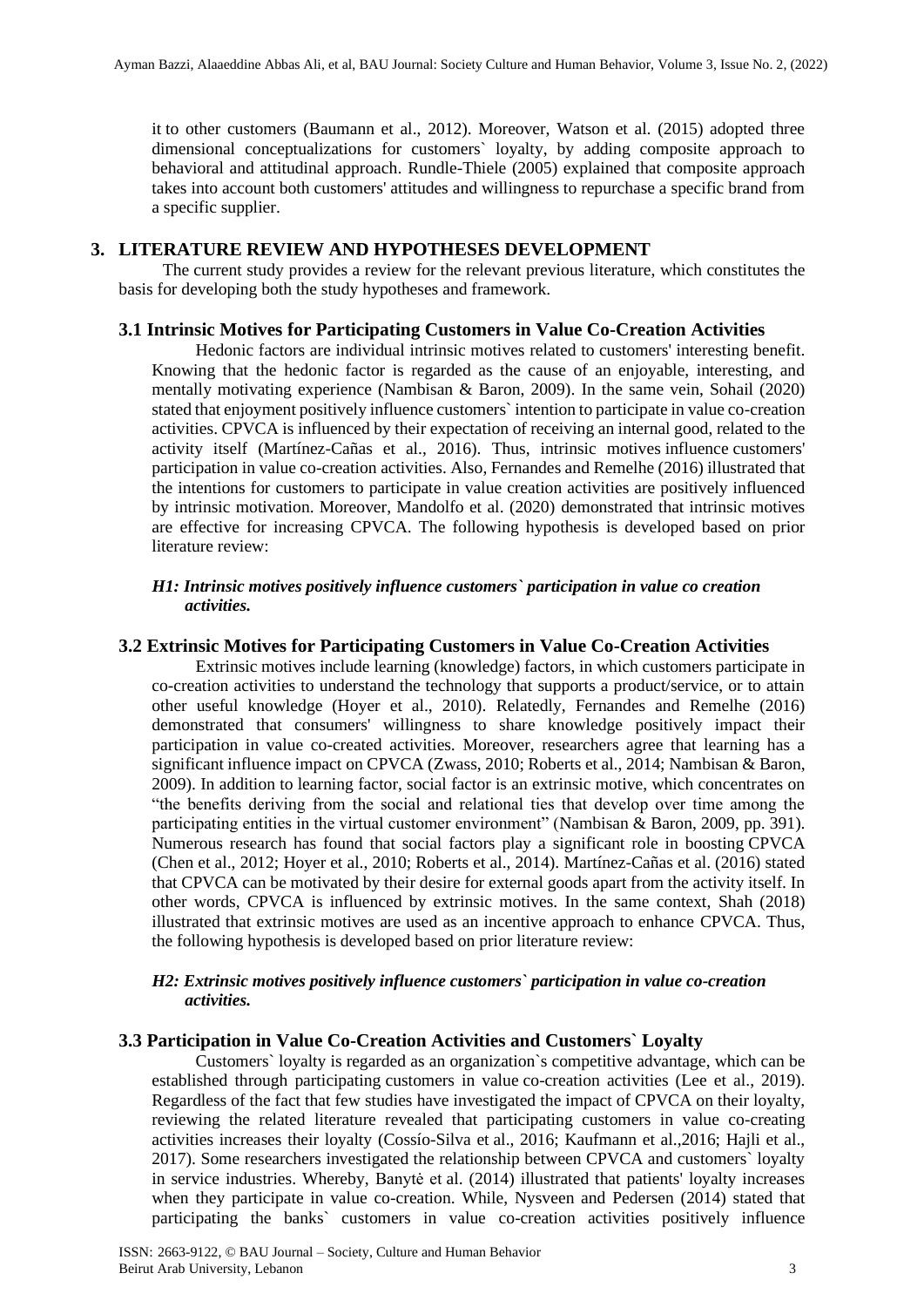their loyalty. Moreover, tourists' participation in value co-creation activities positively influence their loyalty (Peña et al., 2014). In the same context, CPVCA increase their loyalty toward health insurance service providers (Iglesias et al., 2020). Hence, the following hypothesis is developed based on prior literature review:

#### *H3: Customers` loyalty increases with their participation in value co-creating activities*

#### **3.4 Participation in Value Co-Creation Activities and Brand Experience**

Developing brand experience is among the primary areas of study for researchers (Brakus et al., 2009; Gentile et al., 2007). Although, prior studies examined the impact for CPVCA on brand experience (such as, Verhoef et al. 2009), empirical studies are limited (Nysveen & Pedersen, 2014). Hamzah et al. (2014) illustrated the existence for a relationship among brand experience and CPVCA. Relatedly, Shamim et al. (2016) stated that CPVCA has an indirect relationship with brand experience. Moreover, Shrivastava (2016) study revealed that CPVCA positively influence each dimension of brand experience. thus, CPVCA positively impact the affective, sensory, cognitive, and behavioral dimensions for customer`s brand experience. Depending on the review for previous literature, the following hypothesis is developed:

#### *H4: Customers` participation in value co creation activities influence their brand experience.*

## **3.5 Brand Experience and Customers` Loyalty**

Customers' loyalty is recognized as a function of their brand experience; thus, a customer's positive experience with a particular brand over time stimulates their loyalty (Mascarenhas et al., 2006). Customers' loyalty is positively influenced by brand experience (Hussein, 2018). Many empirical studies conducted across different sectors demonstrated a positive relationship among customers' brand experience and their loyalty, such as, telecommunication industry (Nysveen et al., 2013), and dairy industry (Han & Li, 2012). Customers' loyalty toward SME is positively influenced by their brand experience (Ong  $&$  Zien, 2015). Furthermore, numerous studies agree that brand experience positively influence customers` brand loyalty, since customers want to reproduce their delightful experiences (Brakus et al., 2009; Khan et al., 2016; Zarantonello & Schmitt, 2010). Based on a previous review of the literature, the following hypothesis is developed:

#### *H5: Customers` brand experience has positive influence on their loyalty level.*

#### **3.6 Brand Experience Mediating Role**

This paper contributes in investigating the mediation role for brand experience, since few studies examined the it's mediation between CPVCA and customers` loyalty; such as, Nysveen and Pedersen (2014) study which adopted brand experience as a mediator for relationship between CPVCA and customers` loyalty. The recent paper uses the following criteria to assess brand experience mediating role: First, investigates the direct path between the CPVCA (predictor) and customer loyalty (criterion). Whereby, CPVCA positively influence customers` loyalty (Cossío-Silva et al., 2016; Kaufmann et al., 2016; Hajli et al., 2017, Iglesias et al., 2020). Second, evaluates the indirect path between CPVCA and customers` loyalty by uncovering the significance of the following two relationships: (a) between the CPVCA (predictor) and Brand experience (mediator) and (b) between brand experience (mediator) and customers` loyalty (criterion). Knowing that previous studies found that CPVCA (predictor) positively influence brand experience (mediator) (Shrivastava, 2016). Moreover, previous research revealed a positive relationship between brand experience (mediator) and customers` loyalty (criterion) (Han & Li, 2012; Ong & Zien, 2015; Khan et al., 2016). Depending on analyzing and reviewing for prior literature, the following hypothesis is developed:

#### *H6: Brand experience mediates the relationship between customers` participation in value cocreation activities and their loyalty level.*

This study framework was developed based on a previous literature review, as shown in Figure (1) below: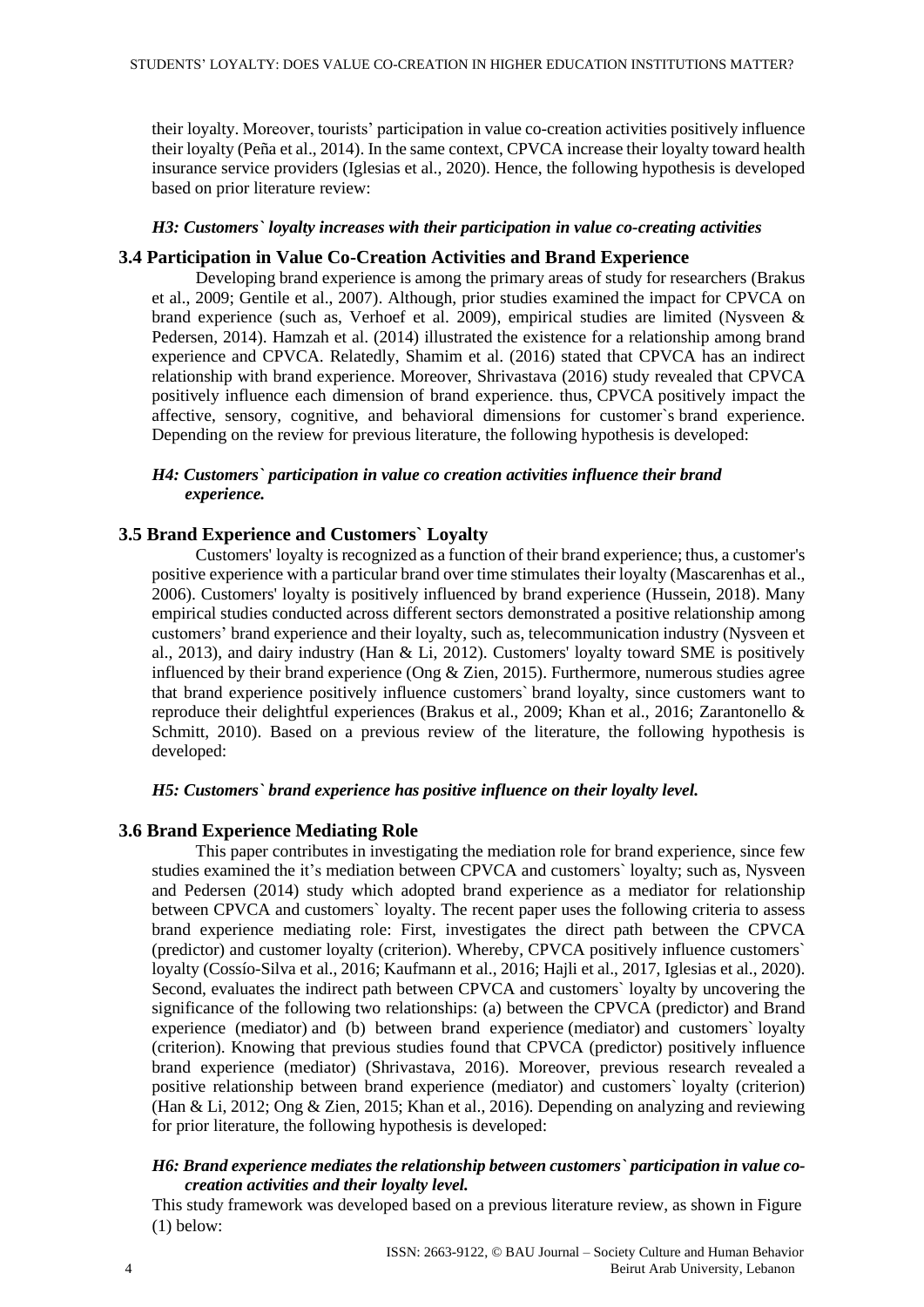

Fig.(1): Study Framework

#### **4. METHODOLOGY**

This article presents a quantitative research approach, in which researchers rely on narrow questions to gather quantifiable data from Lebanese universities students, which are processed in further analysis using appropriate statistical methods (Creswell, 2008).

# **4.1 Population and Sampling Technique**

According to Yaacoub and Badre (2012), there are 180,850 students enrolled in thirtyeight Lebanese universities. Ghanem (2018) stated that in the academic year 2016/2017, 125000 students were enrolled in private Lebanese universities. The current paper population are all the private Lebanese universities` students. Whereby, the sample consists of 403 students who were chosen using the convenience sampling technique. Referring to "10 times rule," the sample size for this paper is adequate for data analysis based on PLS-SEM, in which CPVCA has the greatest indicators number (19 indicators) and it points toward two latent variables. Thus, the minimum required sample size is 210 students  $\{[19+2] * [10]\}$  (Hair et al., 2014). Males constitute 50.9 % of the recent study sample, while females constitute 49.1 %. Moreover, undergraduate students account for 68%, while postgraduate students account for 32%. Also, the majority of respondents (33.7%) are between the ages of 18 and 20.

#### **4.2 Study Variables Measurements**

Intrinsic motives are measured by five measurement items (such as, "I enjoy to keep up with new ideas and innovations") (Fernandes and Remelhe, 2016, P. 10). While, nine measurement items are used to measure extrinsic motives (such as, I participate in student value Co-creation because I expect a monetary compensation for my participation) (Fernandes and Remelhe, 2016). Also, nineteen items are used to measure CPVCA (such as, I inform the lecturer about my difficulty in understanding a course in order to assist the lecturer in teaching) (Yi  $\&$ Gong, 2013). Moreover, brand experience is measured by twelve measurement items (such as, my university often challenges my way of thinking) (Nysveen & Pedersen, 2014). Furthermore, customers` loyalty is measured by six measurement items (such as, "If I was faced with the same choice again, I'd still choose the same university") (Hennig-Thurau et al., 2001, p. 342). All the paper measurements are developed depending on five-points Likert scale.

#### **5. DATA ANALYSIS**

This study's data analysis is classified into three sections: First, descriptive statistics, which present the key attributes of the study data set. Second, measurement model evaluation, which demonstrates the relationships among latent variables and their related indicators. Finally, evaluation for the structural model is performed to investigate the relationships between the study`s latent variables.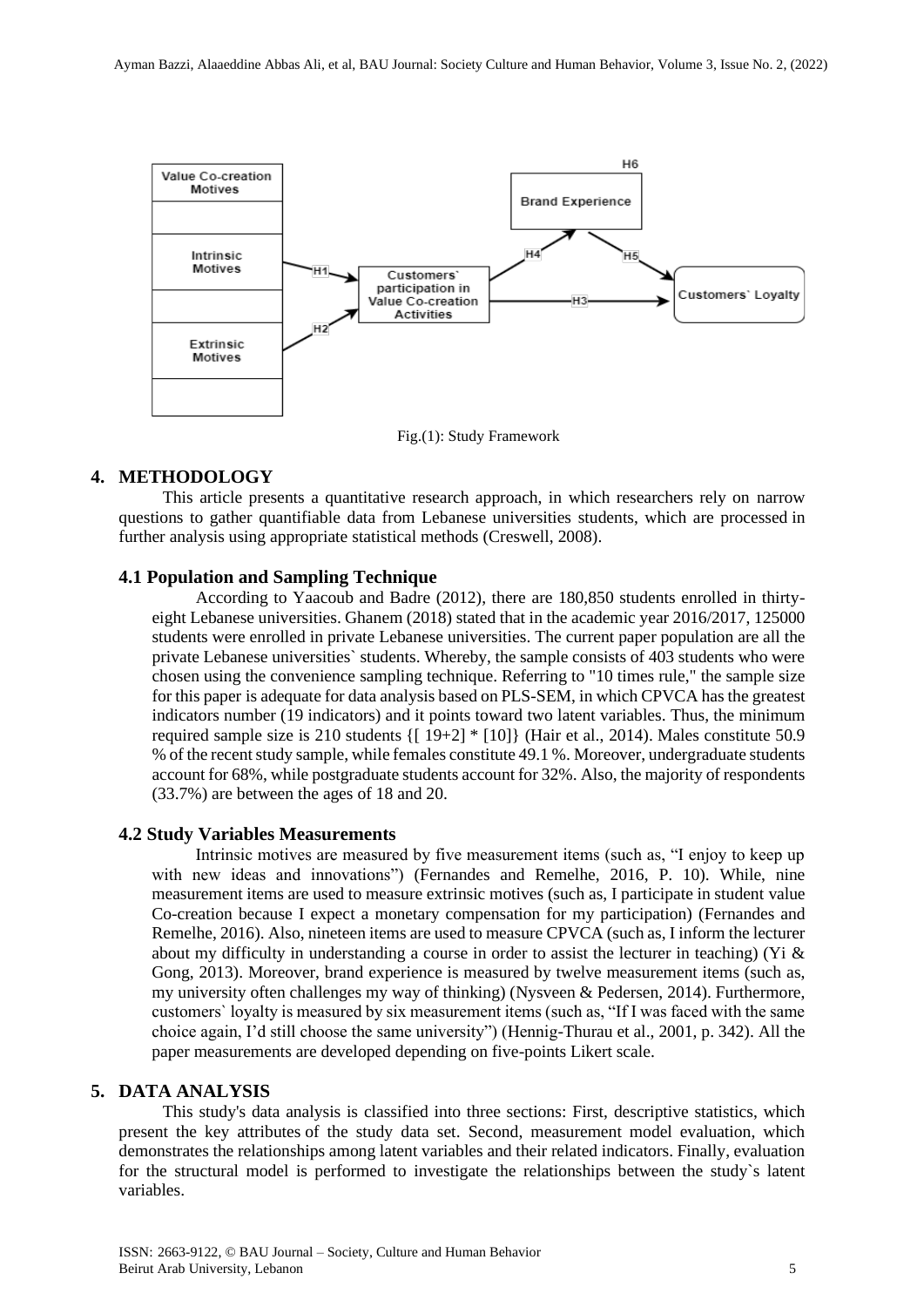#### **5.1 Descriptive Statistics**

The current study calculated the standard deviations (SD) and means to all the study variables. Whereby, Intrinsic motives have the greatest mean value (4.27), with a SD= 0.646. Extrinsic motives, on the other hand have the least mean value  $(3.73)$ , and SD= 0.800. This study also examines whether the data set modeling is normally distributed by conducting skewness normality tests. In which, that "Skewness assesses the extent to which a variable's distribution is symmetrical. If the distribution of responses for a variable stretch toward the right or left tail of the distribution, then the distribution is referred to as skewed" (Hair et al., 2017, p. 61). Any numerical value for skewness test greater than  $+1$  or less than  $-1$  represents a highly skewed distribution (Hair et al., 2017). According to table 1, the current study data subject to normal distribution, since the skewness values for all the study variables are within the normal range.

|                                              | Mean | <b>Std. Deviation</b> | <b>Skewness</b>  |                      |
|----------------------------------------------|------|-----------------------|------------------|----------------------|
|                                              |      |                       | <b>Statistic</b> | Std.<br><b>Error</b> |
| <b>Intrinsic Motives</b>                     | 4.27 | 0.646                 | $-0.739$         | 0.122                |
| <b>Extrinsic Motives</b>                     | 3.73 | 0.800                 | $-0.332$         | 0.122                |
| participation in<br><b>Value Co-creation</b> | 4.03 | 0.588                 | $-0.108$         | 0.122                |
| <b>Brand Experience</b>                      | 3.76 | .0815                 | $-0.465$         | 0.122                |
| <b>Customers</b> ' Loyalty                   | 3.94 | 0.851                 | $-0.693$         | 0.122                |

Table 1: Variables mean, standard deviation & skewness test

# **5.2 Evaluation for the Measurement Model**

The content validity was fulfilled by ensuring that all measurement items accurately reflected the measured variables. In other words, the researchers checked the procedures for developing the measurement items (Straub, 1989). Moreover, construct validity is validated, with all measurement items obtained from well-known studies (kerlinger, 1964). This study is based on PLS-SEM, in which Smart PLS-3 software has been used, which enables examining hypotheses in regards to existed concepts and theories, as well as the possibility of using it in theory development (Sarstedt et al., 2014). Moreover, using PLS-SEM requires classifying the study variables into reflective and formative, while all the current study variables are reflective. In order to conduct an adequate evaluation for the study variables measurement model, this paper investigates the reliability, convergent validity, and discriminant validity.

#### 5.2.1 Reliability (Internal Consistency)

Internal consistency refers to the degree to which all measurement items accurately assess the same construct (Revelle, 1979). Cronbach alpha and composite reliability are deployed in this paper to examine reliability. The Cronbach alpha values for the study's variables are as follow: intrinsic motives (0.818), extrinsic motives (0.929), CPVCA (0.909), brand experience (0.948), and customers` loyalty (0.885). Thus, all the alphas values are greater than 0.7, revealing appropriate internal consistency for this current study variables (Nunnally, 1978). Moreover, this study assessed composite reliability, which is strongly recommended in structure equation modeling research (Peterson & kim, 2013). The composite reliability values for study variables are as follow: intrinsic motives (0.875), extrinsic motives (0.942), CPVCA (0.921), brand experience (0.955), and customers` loyalty (0.913). Hence, satisfying composite reliability, since all values are greater than 0.7 (Hair et al., 2014).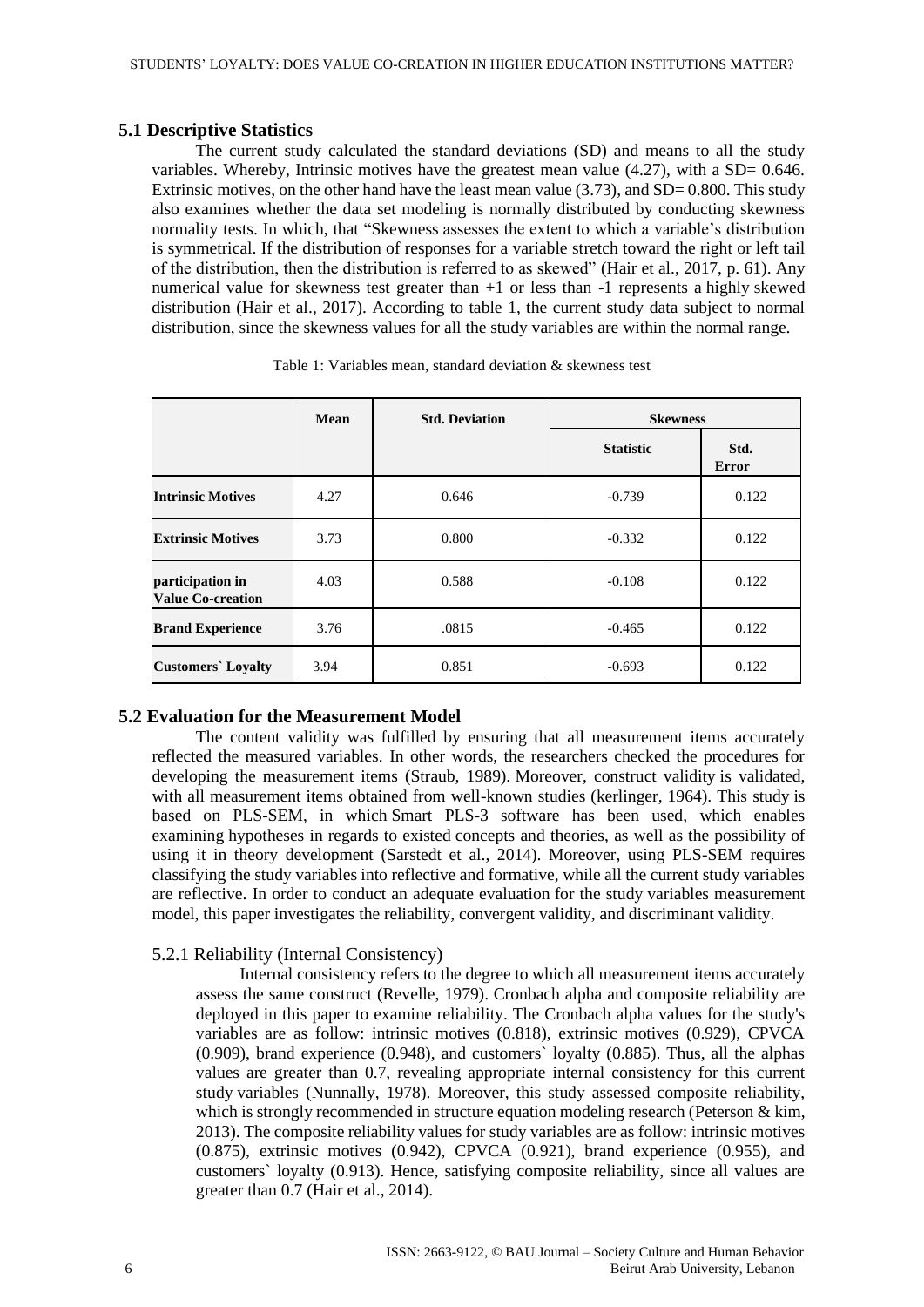#### 5.2.2 Convergent Validity and Discriminant validly

The current study checked the convergent validity for each construct item measures to ensure that they are positively associated to one another (Campbell & Fiske, 1959). As a result, the current study relies on factor analysis to assess the outer loading for the variables measurement items, and to calculate the average variance extracted (AVE). The outer loadings for intrinsic motives items range from 0.566 to 0.814, with  $AVE = 0.586$ . Extrinsic motives outer loadings range from 0.645 to 0.866, with  $AVE = 0.643$ . The outer loadings for CPVCA measurement items range from 0.391 to 0.728, with  $AVE = 0.387$ . Brand experience measurement items outer loadings range from 0.522 to 0.862, with AVE  $= 0.643$ . Finally, customers` loyalty measurement items outer loadings range from 0.715 to 0.859, with  $AVE = 0.636$ . This study follows Chin (1998) and Hair et al. (2011) criteria, where any construct indicator loading less than 0.5 is removed. Thus, dropping three measurement items for CPVCA  ${CPVCA11}$  (outer loading = 0.398), CPVCA7 (outer loading  $= 0.439$ ) and CPVCA8 (outer loading  $= 0.391$ ) which have outer loading values less than 0.5. Moreover, all the measurement items for intrinsic motives, extrinsic motives, brand experience and customers` loyalty are retained. Relatedly, Fornell and Larcker (1981) illustrated that deleting the indicators with inappropriate loading values raises the AVE for the construct to be greater than 0.5. Hence, removing three measurement items for CPVCA, leads to increase in its AVE to reach 0.533. Also, the composite reliability for CPVCA increased from 0.921 to reach 0.924, which agrees with Henseler et al. (2009) assumption concerning the increase in composite reliability for the construct after deleting its inappropriate measurement items.

|                                                                         | <b>Intrinsic</b><br>motives | <b>Extrinsic</b><br>motives | <b>CPVCA</b> | <b>Brand</b><br><b>Experien</b> | Customers<br>Lovalty | <b>AVE</b> | $\sqrt{AVE}$ |
|-------------------------------------------------------------------------|-----------------------------|-----------------------------|--------------|---------------------------------|----------------------|------------|--------------|
|                                                                         |                             |                             |              | <b>ce</b>                       |                      |            |              |
| <b>Intrinsic</b>                                                        | 1.000                       | 0.537                       | 0.598        | 0.441                           | 0.456                | 0.586      | 0.765        |
| motives                                                                 |                             |                             |              |                                 |                      |            |              |
| <b>Extrinsic</b>                                                        | 0.537                       | 1.000                       | 0.578        | 0.536                           | 0.493                | 0.643      | 0.801        |
| motives                                                                 |                             |                             |              |                                 |                      |            |              |
| <b>CPVCA</b>                                                            | 0.598                       | 0.578                       | 1.000        | 0.550                           | 0.526                | 0.387      | 0.622        |
|                                                                         |                             |                             |              |                                 |                      |            |              |
| <b>Brand</b>                                                            |                             |                             |              |                                 | 0.734                | 0.643      | 0.801        |
| <b>Experience</b>                                                       | 0.441                       | 0.536                       | 0.550        | 1.000                           |                      |            |              |
| Customers`                                                              |                             |                             |              |                                 | 1.000                | 0.636      | 0.797        |
| Lovalty                                                                 | 0.456                       | 0.493                       | 0.526        | 0.734                           |                      |            |              |
| Notes:                                                                  |                             |                             |              |                                 |                      |            |              |
| <b>AVE</b> =Average Variance Extracted                                  |                             |                             |              |                                 |                      |            |              |
| <b>CPVCA</b> = Customers' Participation in Value Co-creation Activities |                             |                             |              |                                 |                      |            |              |

Table 2: Latent variable correlation compared to  $\sqrt{\text{AVE}}$ 

This study also investigates the discriminant validity of the constructs to assess whether every construct is highly related to its specific measurement items. In this sense, Fornell and Larcker criterion is used to ensure that the √AVE for each latent variable is higher than its correlation with any of the other latent variables (Fornell & Larcker, 1981). Table 2 demonstrates that the  $\sqrt{\rm AVE}$  for each study latent variable is bigger than any correlation between it and other latent variable. Thus, fulfilling discriminant validity for the study's latent variables.

Also, examining cross loading reveals that all latent variables indicators` loadings on their specific construct is higher than its loadings on the rest constructs (Gefen  $\&$ Straub, 2005). Thus, depending on the values of cross loading, discriminant validity is satisfied. Moreover, according to Henseler (2017) the findings presented in table 3 indicate an accepted Heterotrait-monotrait ratios below 0.9, while their confidence interval bias does not contain 1 (Henseler et al., 2015).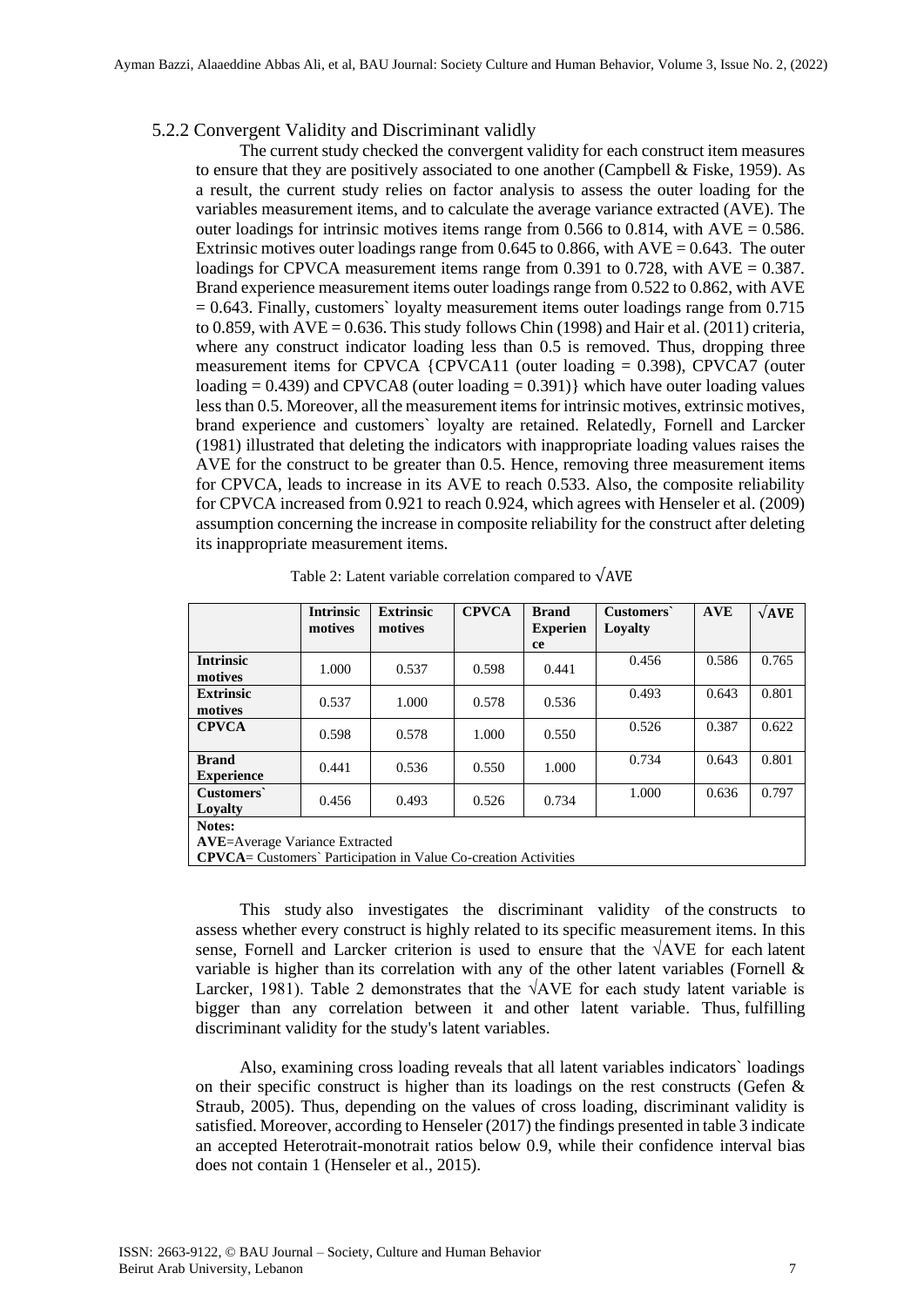|                                                                                   | Original<br><b>Sample</b><br><b>(O)</b> | Sample Mean (M) | 2.5%  | 97.5% |  |
|-----------------------------------------------------------------------------------|-----------------------------------------|-----------------|-------|-------|--|
| Customers' Loyalty -> Brand<br><b>Experience</b>                                  | 0.790                                   | 0.793           | 0.744 | 0.840 |  |
| <b>Extrinsic Motives -&gt; Brand</b><br><b>Experience</b>                         | 0.569                                   | 0.569           | 0.470 | 0.667 |  |
| <b>Extrinsic Motives -&gt; Customers'</b><br>Loyalty                              | 0.537                                   | 0.537           | 0.428 | 0.625 |  |
| <b>Intrinsic Motives -&gt; Brand</b><br><b>Experience</b>                         | 0.498                                   | 0.500           | 0.410 | 0.586 |  |
| <b>Intrinsic Motives -&gt; Customers'</b><br>Lovalty                              | 0.538                                   | 0.538           | 0.438 | 0.636 |  |
| <b>Intrinsic Motives -&gt; Extrinsic</b><br><b>Motives</b>                        | 0.608                                   | 0.605           | 0.518 | 0.681 |  |
| <b>CPVCA</b> -> Brand Experience                                                  | 0.588                                   | 0.588           | 0.496 | 0.682 |  |
| <b>CPVCA</b> -> Customers` Loyalty                                                | 0.575                                   | 0.574           | 0.487 | 0.657 |  |
| <b>CPVCA -&gt; Extrinsic Motives</b>                                              | 0.617                                   | 0.615           | 0.527 | 0.687 |  |
| <b>CPVCA</b> -> Intrinsic Motives                                                 | 0.684                                   | 0.683           | 0.607 | 0.759 |  |
| Notes:<br><b>CPVCA</b> = Customers' Participation in Value Co-creation Activities |                                         |                 |       |       |  |

#### **5.3 Structural Model Evaluation**

Evaluating the structure model includes the following main steps: First, collinearity assessment. Second, coefficient of determination (ΔR²). Third, blindfolding predictive relevance (Q²). Forth, path coefficients and finally, size effect (F ²) (Nouraldeen et al., 2021). Moreover, figure 2 below presents this study model as developed by Smart PLS-3 software.



Fig.(2): Research model developed by smart PLS-3 software

## 5.3.1 Collinearity Assessment

The correlations between the study`s indicators are examined through calculating variance inflation factors (VIF). Whereas, VIF value equal or greater than 5 represents a significant collinearity problem (Hair et al., 2011). Hence, referring to VIF values presented in table 5 no series collegiality exists between this study`s indicators.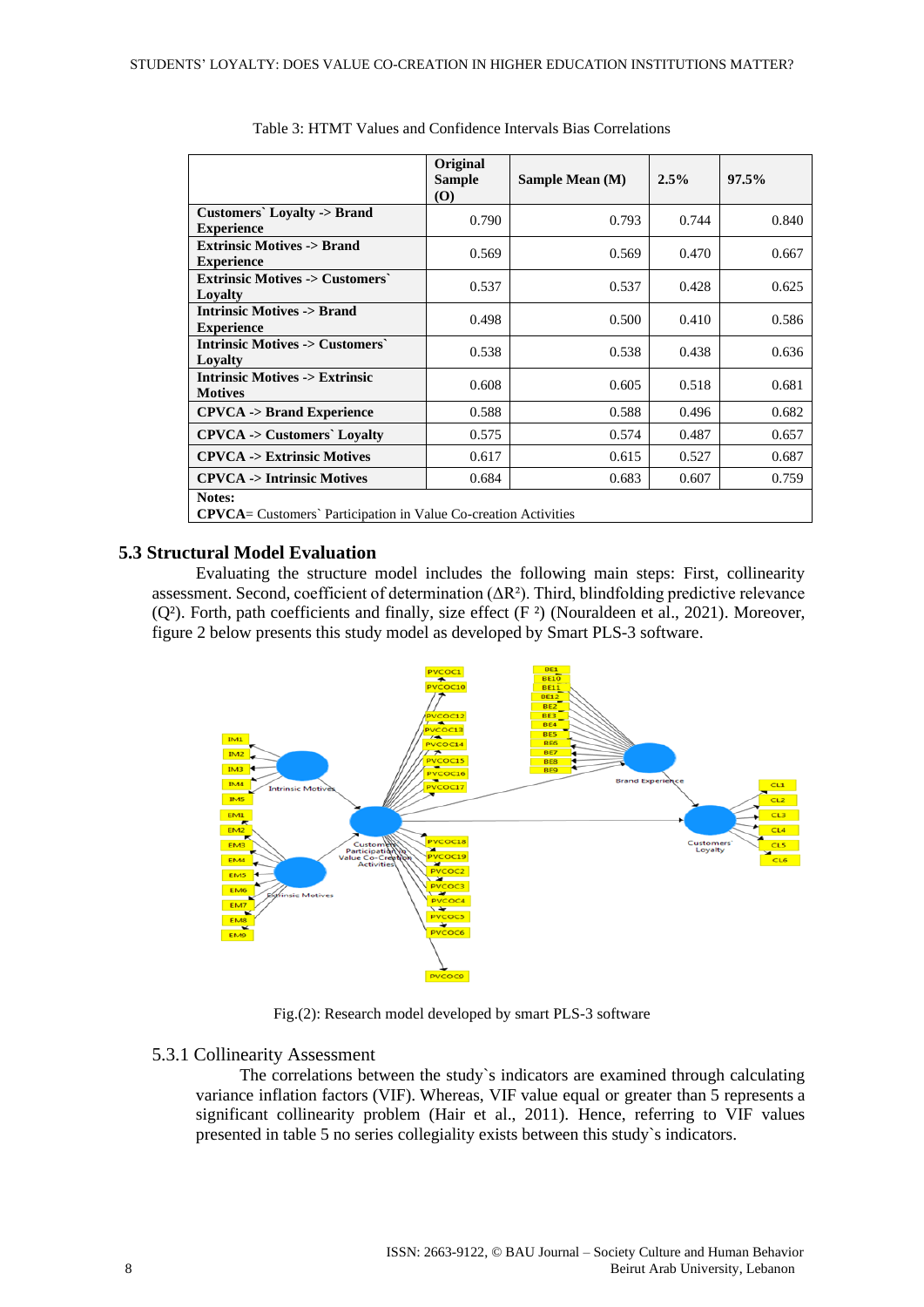| Table 5: Inner VIF values |  |  |
|---------------------------|--|--|
|---------------------------|--|--|

|                                                                                   | <b>Brand</b><br><b>Experience</b> | <b>CPVCA</b> | Customers`<br>Loyalty |  |  |  |
|-----------------------------------------------------------------------------------|-----------------------------------|--------------|-----------------------|--|--|--|
| <b>Intrinsic Motives</b>                                                          |                                   | 1.405        |                       |  |  |  |
| <b>Extrinsic Motives</b>                                                          |                                   | 1.405        |                       |  |  |  |
| <b>Brand Experience</b>                                                           |                                   |              | 1.400                 |  |  |  |
| <b>CPVCA</b>                                                                      | 1.000                             |              | 1.400                 |  |  |  |
| Notes:<br><b>CPVCA</b> = Customers' Participation in Value Co-creation Activities |                                   |              |                       |  |  |  |

# 5.3.2 Coefficient of Determination (ΔR²), Blindfolding Predictive Relevance (Q square), Path Coefficients and Size Effect (f²)

The researchers depend on computing the path coefficients to test the study hypotheses, and to evaluate the strength of the relationships between the variables under study. Any path coefficient value near to  $+1$  uncovers a robust positive relationship, whereas any path coefficient value close to -1 demonstrates a robust negative relationship, as well as any path coefficient value close to zero indicates an insignificant relationship among the study variables (Garson, 2016). Path coefficients for the study variables, as well as the comparison between the t-values for each path and t-critical value (2.58 at level of significant 1%) are presented in table 6 below. Any supported hypothesis should have a t-value higher than t-critical, as well as a significant p-value (Garson, 2016).

Table 6: Path coefficient results, Coefficient of determination  $(\Delta R^2)$ , predictive relevance ( $Q^2$ ) and size effect (f²)

|                                                        | Original<br>Sample $(O)$ | Sample<br>Mean<br>(M) | <b>Standard</b><br><b>Deviation</b><br>(STDEV) | <b>T</b> Statistics<br>( O/STDEV ) | f <sup>2</sup>        |
|--------------------------------------------------------|--------------------------|-----------------------|------------------------------------------------|------------------------------------|-----------------------|
| <b>Intrinsic Motives -&gt;</b><br><b>CPVCA</b>         | $0.412***$               | 0.412                 | 0.043                                          | 9.687 > 2.58                       | 0.220                 |
| <b>Extrinsic Motives -&gt;</b><br><b>CPVCA</b>         | $0.352***$               | 0.354                 | 0.044                                          | 7.967 > 2.58                       | 0.160                 |
| $CPVCA$ -><br><b>Customers</b> Loyalty                 | $0.180***$               | 0.182                 | 0.052                                          | 3.446 > 2.58                       | 0.053                 |
| $CPVCA \rightarrow Brand$<br><b>Experience</b>         | $0.534***$               | 0.535                 | 0.047                                          | 11.349>2.58                        | 0.400                 |
| <b>Brand Experience -</b><br>$>$ Customers`<br>Loyalty | $0.638***$               | 0.637                 | 0.044                                          | 14.514 > 2.58                      | 0.666                 |
|                                                        | <b>CPVCA</b>             |                       | <b>Brand</b><br><b>Experience</b>              |                                    | Customers`<br>Loyalty |
| $\Delta$ R <sup>2</sup>                                | 0.447                    |                       | 0.284                                          |                                    | 0.561                 |
| $\mathbf{Q}^2$<br><b>BT</b>                            | 0.179                    |                       | 0.170                                          |                                    | 0.331                 |

**Notes:**

**ΔR²:** adjusted R square**; Q²:** predictive relevance**, f ²:** size effect**, CPVCA**= Customers` Participation in Value Co-Creation Activities

**\*\*\*p < 0.01**

Table 6 presents the values for adjusted R square. Whereby, 56.1% of customer`s loyalty variation is caused by the variation in CPVCA and brand experience. Also, 28.4% of the change in brand experience is caused by the change in CPVCA. Moreover, 44.7% of the variation in CPVCA is due to the variation in intrinsic and extrinsic motives. Furthermore, the results indicate that the study model has a high predictive power. As a result, all predictive relevance (Q2) values are greater than zero {CPVCA (Q<sup>2</sup>= 0.179>0), Brand Experience  $(Q^2 = 0.170>0)$  and Customers` Loyalty  $(Q^2 = 0.331>0)$ } (Geisser, 1974).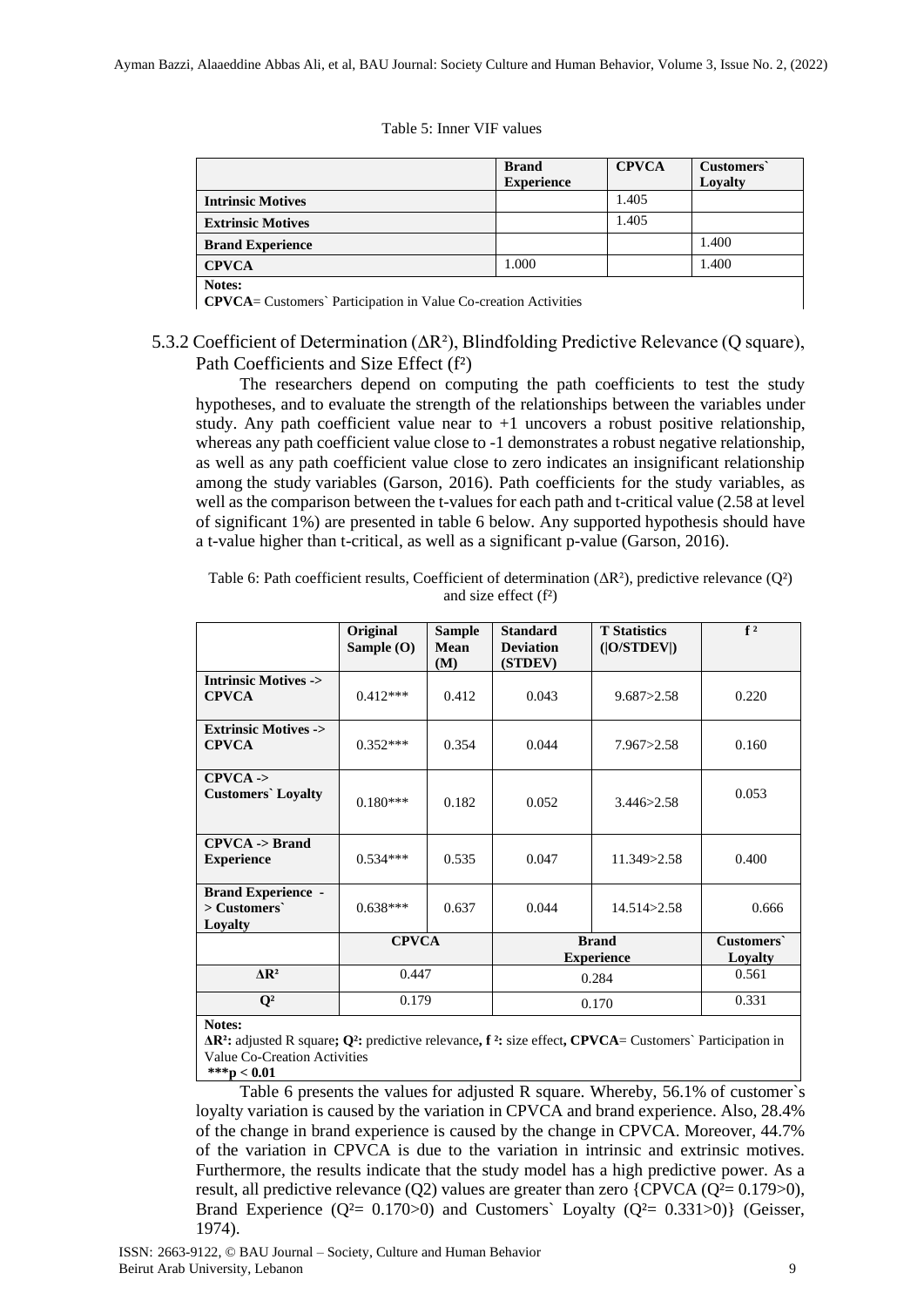#### 5.3.2.1 Testing H1and H2

The value of the path coefficient demonstrated a positive relationship between intrinsic motives and CPVCA, with a medium size effect (pathcoefficient =  $0.412$ ; P-value <  $0.01$ ; t-statistics  $9.687$  t- critical 2.58;  $0.15 \leq F^2 = 0.220 \leq 0.35$  (Cohen, 1998). Thus, supporting H1. Moreover, the results indicated positively significant relationship between extrinsic motives and CPVCA, with a medium size (path-coefficient  $=0.352$ ; P-value  $< 0.01$ ; t-statistics 7.967> t-critical 2.58; 0.15<F²=0.160<0.35) (Cohen, 1998). As a result, H2 is supported.

#### 5.3.2.2 Testing H3

The researchers examine the direct relationship between CPVCA and Customers` loyalty, through testing H3. Whereby, path coefficient value reveals a positive significant relationship between CPVCA and Customers` loyalty, with a small size (path-coefficient =  $0.180$ ; P-value <  $0.01$ ; t-statistics  $3.446$  > t- critical 2.58;  $0.02 < F^2 = 0.053 < 0.15$  (Cohen, 1998). Thus, supporting H3.

#### 5.3.2.3 Testing H4 and H5

The path coefficient value indicates a positively significant relationship between CPVCA and brand experience, with a large size (path coefficient  $= 0.534$ ; P < 0.01; t statistics 11.349> t- critical 2.58;  $F^2 = 0.400 > 0.35$ ) (Cohen, 1998). As a result, H4 is supported. Also examining the value of the path coefficient between brand experience and customers` loyalty reveals a significant positive influence for brand experience on customers` loyalty, with a large size effect (path coefficient = 0.638; P < 0.01; t statistics  $14.514 > t$ - critical 2.58; F<sup>2</sup> = 0.666 > 0.35) (Cohen,1998). Thus, H5 is supported.

#### 5.3.2.4 Brand Experience Mediating Role (H6)

The current study findings demonstrate a significant total effect for CPVCA (predictor) on customers` loyalty (criterion) (t-statistics  $=12.373$ ; p < 0.01), in addition to significant indirect relationship between CPVCA (predictor) and customers` loyalty (criterion) (t-statistics =8.585;  $p < 0.01$ ), as presented in table 7 below. Also, supporting H3 indicated a direct significant relationship between CPVCA (predictor) and customers` loyalty (criterion). As a result, a partial mediator for the relationship between CPVCA (predictor) and customers` loyalty (criterion) exists. Moreover, supporting H4 and H5 demonstrated a significant influence for: (1) CPVCA (predictor) on brand experience (mediator), and (2) brand experience (mediator) on customers` loyalty (criterion). Hence, brand experience partially mediates the relationship between CPVCA and customers` loyalty. Based on previous analysis H6 is supported.

|                                                                                                    | <b>Total Effect</b>                            |                     | <b>Indirect Effect</b>                         |                   |  |
|----------------------------------------------------------------------------------------------------|------------------------------------------------|---------------------|------------------------------------------------|-------------------|--|
|                                                                                                    | <b>Standard</b><br><b>Deviation</b><br>(STDEV) | <b>T</b> Statistics | <b>Standard</b><br><b>Deviation</b><br>(STDEV) | <b>Statistics</b> |  |
| $CPVCA \rightarrow$ Customers' Loyalty                                                             | 0.042                                          | $12.373***$         | 0.040                                          | $8.585***$        |  |
| Notes:<br><b>CPVCA</b> = Customers' Participation in Value Co-Creation Activities<br>***p $< 0.01$ |                                                |                     |                                                |                   |  |

Table 7: Total effect and indirect effect for CPVCA on customers` loyalty

# **6. DISCUSSION**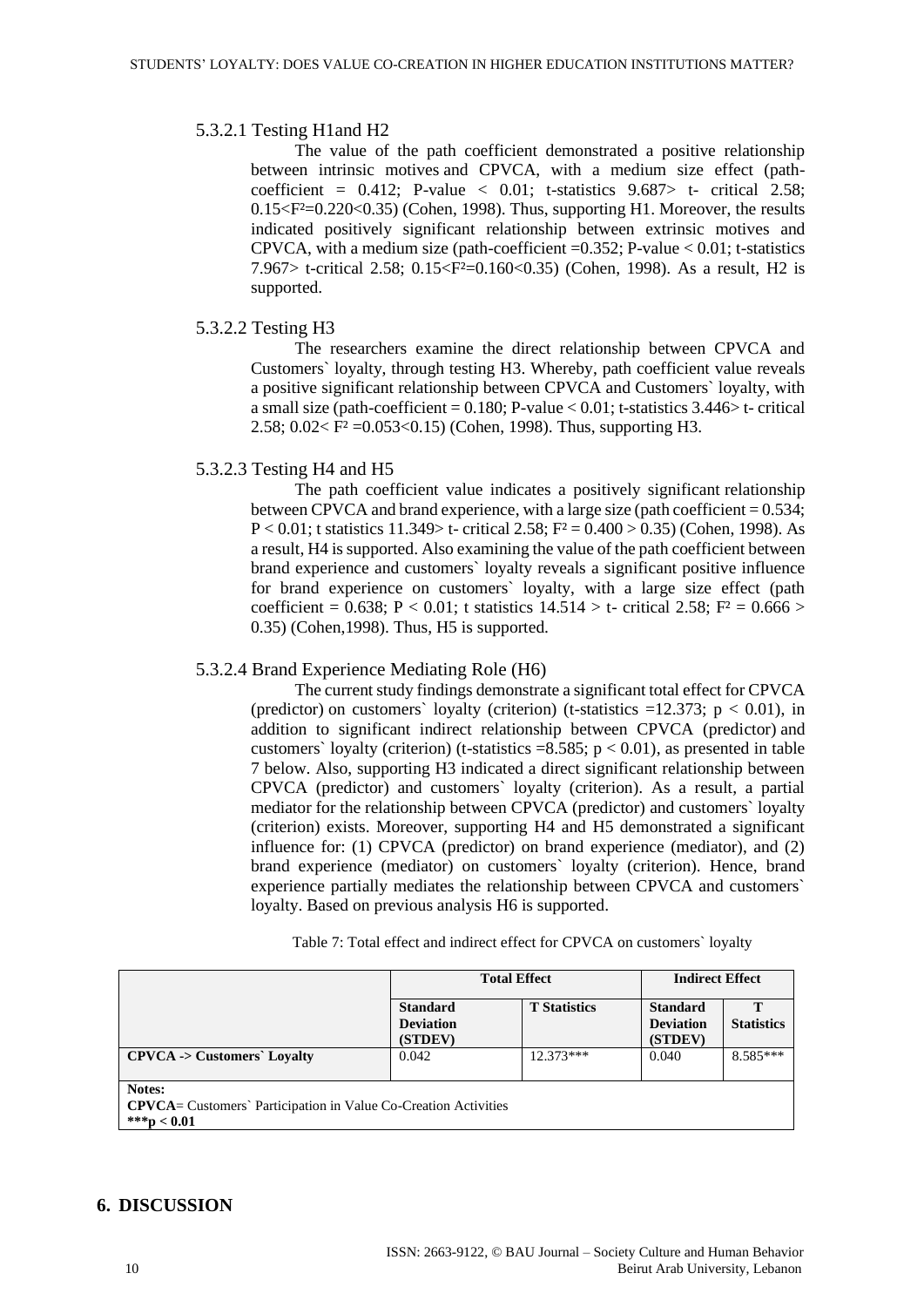The current study contributed in examining the influence for intrinsic and extrinsic motives on students` participation in value co-creation activities, in addition to investigating the direct and indirect effect for students` participation in value co-creation activities on their loyalty toward Lebanese private universities. Whereby, supporting H1 revealed a significant positive influence for intrinsic motives on CPVCA, which is consistent with the findings of Fernandes and Remelhe (2016) and Mandolfo et al. (2020). Thus, students` hedonic feelings such as enjoyment and interest play an active role in enhancing their participation in value co-creation activities. Hence, higher education institutions` managers must devote their interest toward establishing challenging and enjoyable value co-creating activities, which permit high level of customers` participation.

Also, supporting H2 indicates a positive influence for extrinsic motives on CPVCA, which goes in line with the results for Martínez-Cañas et al. (2016) and Shah (2018). Hence, in addition to hedonic factors, universities students can be motivated by utilitarian benefits, which might not be related directly to the co-created activity itself. Hence, higher education institutions` managers must not ignore the role for extrinsic motives in enhancing students` participation in value co-creation activities. Thus, managers must prepare suitable plan for enhancing the attractiveness of value cocreation activities, such as; offering participating students; a discount on their tuition fees, opportunities for learning new technologies, chance for meeting and interacting with colleagues and instructors.

Moreover, the current study results revealed a positive direct influence for CPVCA on loyalty, through supporting H3. In other words, participating universities` student in value co-creation activities boosts their loyalty. Thus, agreeing with the findings for Hajli et al. (2017) and Iglesias et al. (2020). As a results higher education institutions` managers must focus on participating students in value co-creating activities as a creative solution for students` disloyalty problem. Furthermore, to investigate the indirect relationship between CPVCA and loyalty, this study examined the influence for (1) CPVCA on brand experience in addition to the influence for (2) brand experience on customers` loyalty. While supporting H4 indicates the positive influence for CPVCA on brand experience, which goes in the line with results for Shrivastava (2016). Thus, demonstrating the positive effect for participating universities students in value co-creation activities on their awareness and familiarity with university`s brand. Also, this papers provides an evidence for brand experience positive impact on customers` loyalty, whereby H5 was supported, thus confirming with the results of Khan et al. (2016) and Zarantonello and Schmitt (2010). In other words, universities` students are interested in repeating their delightful experiences, which enhance their loyalty toward their higher education service provider.

Finally, this paper contributed in investigating brand experience mediating role for the relationship between CPVCA and customers` loyalty, through accepting H6, which is consistent with the results for Nysveen and Pedersen (2014). Whereby, supporting H3 indicated a significant direct path between CPVCA (criterion) and customers` loyalty (predictor). Also, a significant indirect relationship exists between the predictor and the criterion, through brand experience, since supporting H4 demonstrated a significant path between CPVCA (predictor) and brand experience (mediator), while supporting H5 illustrated a significant path between brand experience (mediator) and customers` loyalty (criterion). As a result, brand experience partially mediates the relationship between CPVCA and customers` loyalty. Hence, brand experience is considered as cornerstone for overcoming universities students` disloyalty, through exerting a positive influence on students` loyalty, in addition to performing a partial mediation role for the relationship between students` participation in value co-creating activities and their loyalty.

#### **7. LIMITATIONS AND FUTURE RESEARCH**

This study includes some limitations that may have an impact on the generalization of its results. First, this paper adopted cross-sectional technique, whereby, future longitudinal studies should be carried, to better demonstrate the impact of CPVCA on customers` loyalty. Second, convenience sampling was used as one of the non-probability sampling techniques. In this regard, future research that relies on probability sampling techniques, such as simple random sample are highly recommended. Finally, this research was carried out during the COVID-19 pandemic, which may have influenced students' willingness to participate in value co-creating activities. Whereby, COVID-19 may boost CPVCA, but they'll be less likely to participate after the pandemic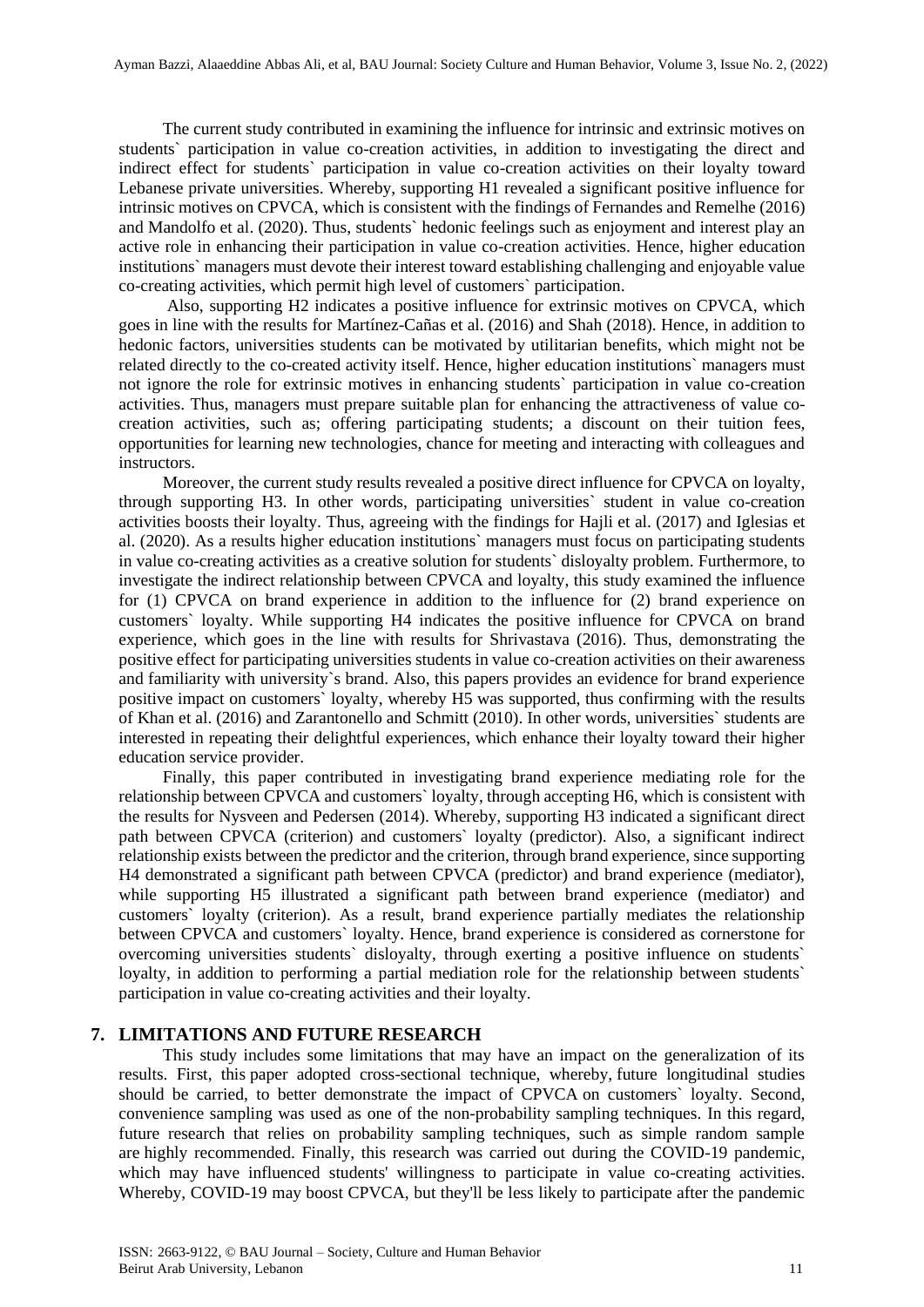is over (Steen & Brandsen, 2020). As a result, upon COVID-19 end, a future replication study is highly advised.

# **REFERENCES:**

- − Abouchedid, K., & Nasser, R. (2002). Assuring quality service in higher education: registration and advising attitudes in a private university in Lebanon. *Quality Assurance in Education*, *10*(4), 198-206.
- − Abror, A., Patrisia, D., Engriani, Y., Evanita, S., Yasri, Y., & Dastgir, S. (2019). Service quality, religiosity, customer satisfaction, customer engagement and Islamic bank's customer loyalty. *Journal of Islamic Marketing*, 11(6), 1691-1705.
- − Ahn, J., Lee, C. K., Back, K. J., & Schmitt, A. (2019). Brand experiential value for creating integrated resort customers' co-creation behavior. *International Journal of Hospitality Management, 81*, 104–112.
- − Alba, J. W. and Hutchinson, J. W. (1987). Dimensions of consumer expertise. *Journal of Consumer Research*, *13*(1), 411–454.
- − Atulkar, S. (2020). Brand trust and brand loyalty in mall shoppers. *Marketing Intelligence & Planning*, 38(5), 559-572.
- − Badeggi, M. S., & Muda, H. (2021). Issues and Challenges of Perceived Value and Service Quality on Student Loyalty among University Student in Malaysia. *The Journal of Management Theory and Practice (JMTP)*, *2*(1), 26-29.
- − Banytė, J., Tarutė, A., & Taujanskytė, I. (2014). Customer engagement into value creation: Determining factors and relations with loyalty. *Engineering Economics*, *25*(5), 568-577.
- − Baumann, C., Hamin, H. & Tung, R.L. (2012). Share of wallet in retail banking. *International Journal of Bank Marketing, 30*(2), 88-101.
- − Bazzi, A. M., Ali, A. A., & Mostapha, N. (2021). Customers Loyalty: Does Value Co-Creation Become Indispensable for Universities? *BAU Journal-Creative Sustainable Development*, *ahead-ofprint*(ahead-of-print).
- − Beerli, A., Martin, J. D., & Quintana, A. (2004). A model of customer loyalty in the retail banking market. *European journal of marketing*, 38(1/2), 253-275.
- − Bowen, D. E., & Schneider, B. (1995). Winning the service game. *Harvard Business School Press, Boston, MA*.
- − Brakus, J. J., Schmitt, B. H., & Zarantonello, L. (2009). Brand experience: what is it? How is it measured? Does it affect loyalty?. *Journal of marketing*, *73*(3), 52-68.
- − Brodie, R. J., Ilic, A., Juric, B., & Hollebeek, L. (2013). Consumer engagement in a virtual brand community: An exploratory analysis. *Journal of business research*, *66*(1), 105-114.
- − Brown, U. & Gaylor, K. (2002). Organizational Commitment in Higher Education. Department of Business, Jackson State University.
- − Campbell, D. & Fiske, D. (1959). Convergent and discriminant validation by the multitraitmultimethod matrix. *Psychological Bulletin*, 56(2), 81-105.
- − Chandra, T., Hafni, L., Chandra, S., Purwati, A. A., & Chandra, J. (2019). The influence of service quality, university image on student satisfaction and student loyalty. *Benchmarking: An International Journal*, *26(5),* 1533-1549.
- − Chathoth, P. K., Ungson, G. R., Harrington, R. J., & Chan, E. S. (2016). Co-creation and higher order customer engagement in hospitality and tourism services: A critical review. *International Journal of Contemporary Hospitality Management*, 28(2), 222–245.
- − Chen, L., Marsden, J. R., & Zhang, Z. (2012). Theory and analysis of company-sponsored value cocreation. *Journal of Management Information Systems*, *29*(2), 141-172.
- − Chin, W. (1998). Commentary: Issues and opinion on structural equation modeling. *MIS Quarterly*, *22*(1), 7-16.
- − Cohen, J. (1988). Statistical power analysis for the behavioral sciences–second edition. 12 Lawrence Erlbaum Associates Inc. *Hillsdale, New Jersey*, *13*.
- − Cossío-Silva, F., Revilla-Camacho, M., Vega-Vázquez, M., & Palacios-Florencio, B. (2016). Value co-creation and customer loyalty. *Journal of Business Research, 69*(5), 1621-1625.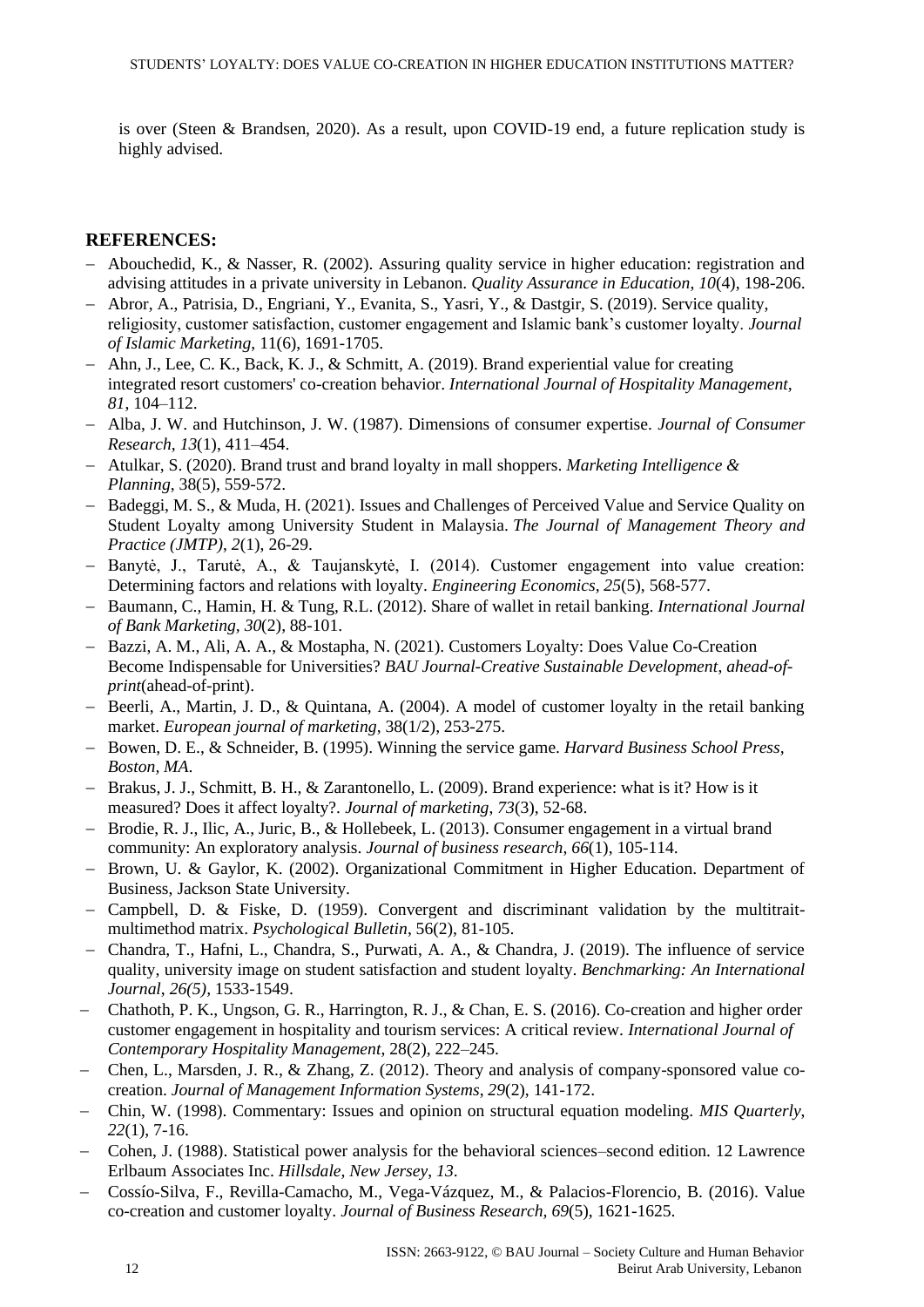- − Creswell, J. (2008). *Educational research: Planning, conducting, and evaluating quantitative*. Upper Saddle River, N.J.: Pearson/Merrill Prentice Hall.
- − Daud, Y. R., bin Mohd Amin, M. R., & bin Abdul Karim, J. (2020). Antecedents of Student Loyalty in Open and Distance Learning Institutions: An Empirical Analysis. *The International Review of Research in Open and Distributed Learning*, *21*(3), 18-40.
- − De Chernatony, L., McDonald, M., Wallence, E. (2011). *Creating Powerful Brands. 4th ed.* Oxford: Butterworth-Heinemann.
- − Deci, E. L., & Ryan, R. M. (1987). The support of autonomy and the control of behavior. *Journal of Personality and Social Psychology*, *53*(6), 1024-1037.
- − Engström, J., & Elg, M. (2015). A self-determination theory perspective on customer participation in service development. *Journal of Services Marketing*, 29(6/7), 511-521.
- − Fernandes, T., & Remelhe, P. (2016). How to engage customers in co-creation: customers' motivations for collaborative innovation. *Journal of Strategic Marketing*, *24*(3-4), 311-326.
- − Fornell, C. & Larcker, D.F. (1981). Structural Equation Models with Unobservable Variables and Measurement Error: Algebra and Statistics. *Journal of Marketing Research*, *18*(3), 382-388.
- − Garson, G.D. (2016). *Partial least squares: Regression and structural equation models*. Asheboro, NC: Statistical Associates Publishers.
- − Gefen, D. & Straub, D. (2005). A Practical Guide to Factorial Validity Using PLS-Graph: Tutorial and Annotated Example. *Communications of the Association for Information Systems*, *16*(1), 91-109.
- − Geisser, S. (1974). A predictive approach to the random effect model. *Biometrika*, *61*(1), 101–107.
- Gentile, C., Spiller, N., & Noci, G. (2007). How to sustain the customer experience: An overview of experience components that co-create value with the customer. *European management journal*, *25*(5), 395-410.
- − Ghanem, R. (2018). Too many universities? Retrieved October 04, 2020, Retrieved from [www.businessnews.com.lb](http://www.businessnews.com.lb/cms/Story/StoryDetails.aspx?ItemID=6382)
- − Hair Jr, J. F., Hult, G. T. M., Ringle, C., & Sarstedt, M. (2017). *A primer on partial least squares structural equation modeling (PLS-SEM)*. Sage publications.
- − Hair, J. F., Ringle, C. M. & Sarstedt, M. (2011). PLS-SEM: Indeed a Silver Bullet. *Journal of Marketing Theory and Practice*, *19*(2), 139–152.
- − Hair, J. F., Sarstedt, M., Hopkins, L. & Kuppelwieser, V. G. (2014). Partial least squares structural equation modeling (PLS-SEM). *European business review*, 26 (2), 106-121.
- − Hajli, N., Shanmugam, M., Papagiannidis, S., Zahay, D., & Richard, M. O. (2017). Branding cocreation with members of online brand communities. *Journal of Business Research*, *70(January)*, 136- 144.
- − Hamzah, Z. L., Alwi, S. F. S., & Othman, M. N. (2014). Designing corporate brand experience in an online context: A qualitative insight. *Journal of Business Research*, *67*(11), 2299-2310.
- − Han, H., Kiatkawsin, K., & Kim, W. (2019). Traveler loyalty and its antecedents in the hotel industry. *International Journal of Contemporary Hospitality Management*, *31(1),* 474-495.
- − Han, L., & Li, B. (2012, October). The effects of brand experience on customer brand loyalty: An empirical study of dairy products in the Western Liaoning Province. In *2012 International Conference on Information Management, Innovation Management and Industrial Engineering* (Vol. 3, pp. 377- 380).
- − Hayati, S., Suroso, A., Suliyanto, S., & Kaukab, M. (2020). Customer satisfaction as a mediation between micro banking image, customer relationship and customer loyalty. *Management Science Letters*, *10*(11), 2561-2570.
- − Hennig-Thurau, T., Langer, M. F., & Hansen, U. (2001). Modeling and managing student loyalty: An approach based on the concept of relationship quality. *Journal of service research*, *3*(4), 331-344.
- − Henseler, J. (2017). Partial least squares path modeling in Advanced Methods for Modeling Markets, Leeflang, P. S. H., Wieringa, J. E., Bijmolt, T. H. A. and Koen, P. (Eds.). *Advanced Methods for Modeling Markets,* Springer, Heidelberg, 361-381.
- − Henseler, J., Ringle, C. M., & Sarstedt, M. (2015). A new criterion for assessing discriminant validity in variance-based structural equation modeling. *Journal of the academy of marketing science*, 43(1), 115-135.
- − Henseler, J., Ringle, C. M., & Sinkovics, R. R. (2009). The use of partial least squares path modeling in international marketing. *Advances in International Marketing*, (20), 277–319.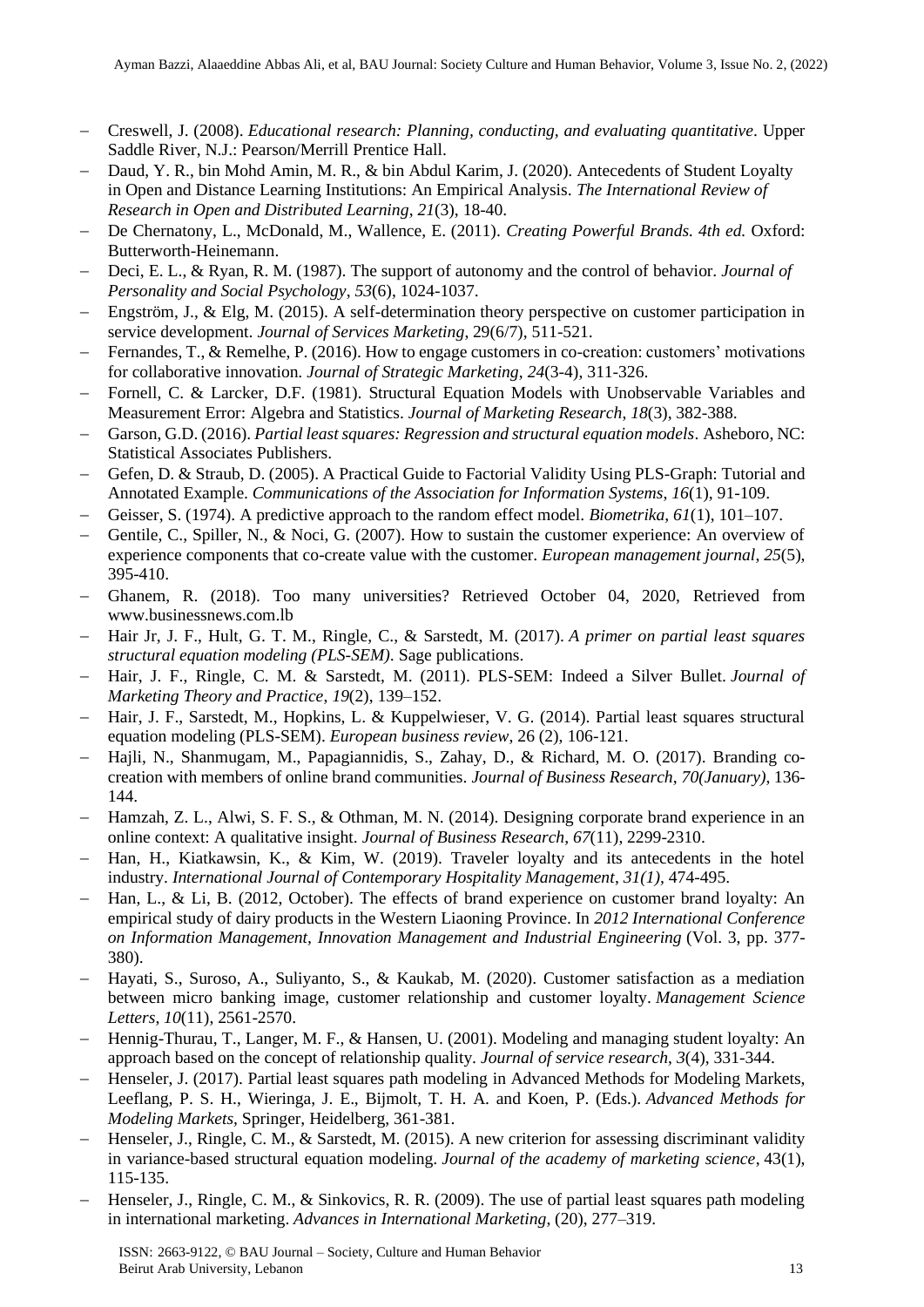- − Hoyer, W. D., Chandy, R., Dorotic, M., Krafft, M., & Singh, S. S. (2010). Consumer cocreation in new product development. *Journal of service research*, *13*(3), 283-296.
- − Hussein, A. S. (2018). Effects of brand experience on brand loyalty in Indonesian casual dining restaurant: Roles of customer satisfaction and brand of origin. *Tourism and hospitality management*, *24*(1), 119-132.
- − Iglesias, O., Markovic, S., Bagherzadeh, M., & Singh, J. J. (2020). Co-creation: A key link between corporate social responsibility, customer trust, and customer loyalty. *Journal of Business Ethics*, *163*(1), 151-166.
- − Jiang, L., Jun, M. & Yang, Z. (2015). Customer-perceived value and loyalty: how do key service quality dimensions matter in the context of B2C e-commerce?. *Service Business*, *10*(2), 301-317.
- − Ju, J., Merrell-James, R., Coker, J. K., Ghoston, M., Pérez, J. F. C., & Field, T. A. (2020). Recruiting, retaining, and supporting students from underrepresented racial minority backgrounds in doctoral counselor education. *The Professional Counselor*, *10*(4), 581-602.
- − Kandampully, J., Zhang, T. & Bilgihan, A. (2015). Customer loyalty: a review and future directions with a special focus on the hospitality industry. *International Journal of Contemporary Hospitality Management*, 27(3), 379-414.
- − Kaufmann, H. R., Loureiro, S. M. C., & Manarioti, A. (2016). Exploring behavioural branding, brand love and brand co-creation. *Journal of Product & Brand Management*, 25(6), 516-526.
- − Kerlinger, F. N. (1964). *Foundations of behavioral research*. New York: Holt, Rinehart and Winston.
- − Khan, I., Rahman, Z., & Fatma, M. (2016). The role of customer brand engagement and brand experience in online banking. *International Journal of Bank Marketing*, *34(7),* 1025-1041.
- − Lee, Y. L., Pan, L. Y., Hsu, C. H., & Lee, D. C. (2019). Exploring the sustainability correlation of value Co-creation and customer loyalty-A case study of fitness clubs. *Sustainability*, *11*(1), 1-15.
- − Legault L. (2016). Intrinsic and Extrinsic Motivation. In: Zeigler-Hill V., Shackelford T. (eds). Encyclopedia of Personality and Individual Differences. Springer, Cham. Switzerland.
- − Legault L. (2017). Self-Determination Theory. In Zeigler-Hill V., Shackelford T. (eds), *Encyclopedia of Personality and Individual Differences*, Springer: Cham, Switzerland.
- − Levesque, C., Copeland, K., Pattie, M., & Deci, E. (2010). Intrinsic and Extrinsic Motivation. *International Encyclopedia of Education,* 618-623.
- Makanyeza, C., & Chikazhe, L. (2017). Mediators of the relationship between service quality and customer loyalty. *International Journal of Bank Marketing*, *35(3),* 540-556.
- − Mandolfo, M., Chen, S., & Noci, G. (2020). *Co-creation in new product development: Which drivers of consumer participation? International Journal of Engineering Business Management, 12,* 1-14.
- − Mariyudi, M., & Matriadi, F. (2018). Customer Value Co-Creation Behavior and Customer Loyalty: A Case Study in The Mobile Application Industry. *Proceedings of the 1st Economics and Business International Conference 2017 (EBIC 2017)*.
- − Marketing Science Institution. (2016). http://www.msi.org/articles/research-grants-targetcx-gettingmarketing-right-in-real-time/, Accessed date: 4 May 2021.
- − Martínez-Cañas, R., Ruiz-Palomino, P., Linuesa-Langreo, J., & Blázquez-Resino, J. J. (2016). Consumer participation in co-creation: an enlightening model of causes and effects based on ethical values and transcendent motives. *Frontiers in psychology*, *7*, 1-17.
- − Mascarenhas, O. A., Kesavan, R., & Bernacchi, M. (2006). Lasting customer loyalty: a total customer experience approach. *Journal of consumer marketing*, *23*(7), 397-405.
- − Nambisan, S., & Baron, R. A. (2009). Virtual customer environments: testing a model of voluntary participation in value co-creation activities. *Journal of product innovation management*, 26(4), 388-406.
- − Nouraldeen, R. M., Mandour, M., & Hegazy, W. (2020). The impact of interactive internal audit function quality determinants and coordination on audit report lag. *BAU Journal-Creative Sustainable Development*, *2*(1), 1-34.
- − Nunnally, J. C. (1978). *Psychometric Theory: 2d Ed*. McGraw-Hill.
- − Nysveen, H., & Pedersen, P. E. (2014). Influences of cocreation on brand experience. *International Journal of Market Research*, *56*(6), 807-832.
- − Nysveen, H., Pedersen, P. E., & Skard, S. (2013). Brand experiences in service organizations: Exploring the individual effects of brand experience dimensions. *Journal of Brand Management*, *20*(5), 404-423.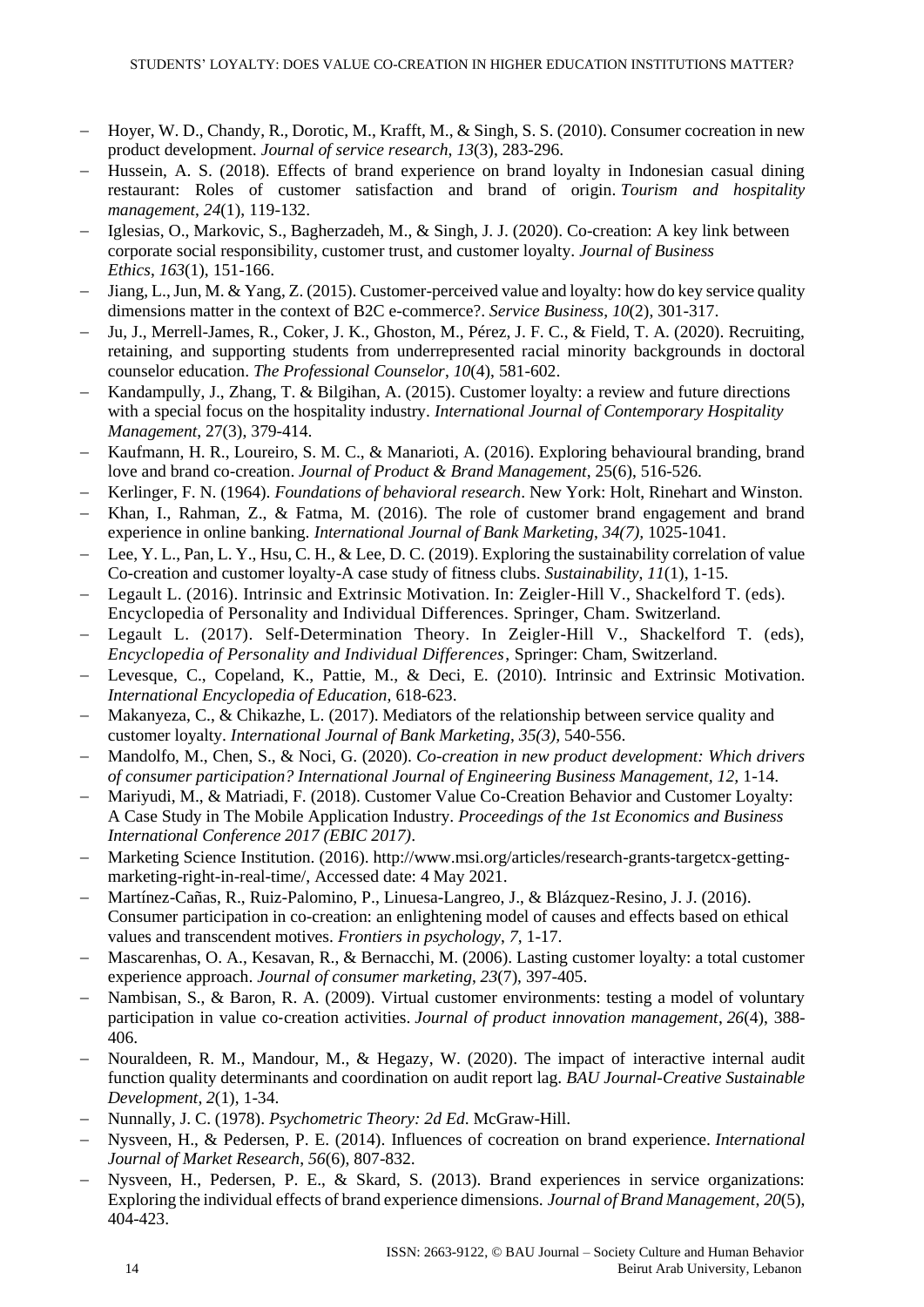- − Ong, C. H., & Zien, Y. R. (2015). Brand experience, trust components, and customer loyalty: Sustainable Malaysian SME brands study. *Asian Social Science*, *11*(26), 252-266.
- − Orel, F. D., & Kara, A. (2014). Supermarket self-checkout service quality, customer satisfaction, and loyalty: Empirical evidence from an emerging market. *Journal of Retailing and Consumer services*, *21*(2), 118-129.
- − Orozco, F. C., & Arroyo, J. C. (2017). Students' loyalty in higher education: The roles of affective commitment, service co-creation and engagement. *Cuadernos De Administración, 33*(57), 96-110.
- − Peña, A. I., Jamilena, D. M., & Molina, M. Á. (2014). Value co-creation via information and communications technology. *The Service Industries Journal*, *34*(13), 1043-1059.
- − Peterson, R. A. & Kim, Y. (2013). On the relationship between coefficient alpha and composite reliability. *Journal of Applied Psychology*, *98*(1), 194–198.
- − Prastiwi, E. H., & Hussein, A. S. (2019, October). The Role of Value Co-Creation in Improving Customer Loyalty with Customer Satisfaction as Mediating Variable. In *2019 International Conference on Organizational Innovation (ICOI 2019)* (pp. 596-601). Atlantis Press.
- − Rajah, E., Marshall, R., & Nam, I. (2008). Relationship glue: customers and marketers co-creating a purchase experience. *ACR North American Advances,35*, 367-373.
- − Razak, F. Z. B. A., Bakar, A. A., & Abdullah, W. S. W. (2017). How perceived effort expectancy and social influence affects the continuance of intention to use e-government. A study of a Malaysian government service. *Electronic Government, an International Journal*, *13*(1), 69-80.
- − Revelle, W. (1979). Hierarchical cluster analysis and the internal structure of tests. *Multivariate Behavioral Research*, *14*(1), 57-74.
- − Roberts, D., Hughes, M., & Kertbo, K. (2014). Exploring consumers' motivations to engage in innovation through co-creation activities. *European Journal of Marketing*, 48(1/2), 147-169.
- − Rundle-Thiele, S. (2005). Elaborating customer loyalty: exploring loyalty to wine retailers. *Journal of Retailing and Consumer Services*, *12*(5), 333-344.
- − Ryan, R. M., & Deci, E. L. (2000). Intrinsic and extrinsic motivations: Classic definitions and new directions. *Contemporary educational psychology*, *25*(1), 54-67.
- − Sarstedt, M., Ringle, C. M., Smith, D., Reams, R., & Hair Jr, J. F. (2014). Partial least squares structural equation modeling (PLS-SEM): A useful tool for family business researchers. *Journal of Family Business Strategy*, *5*(1), 105-115.
- − Schiffman, L.G., Wisenblit, J. & Kumar, S.R. (2015) *Consumer Behavior*, Pearson, 11th ed., India.
- − Scridon, M. A., Achim, S. A., Pintea, M. O., & Gavriletea, M. D. (2019). Risk and perceived value: antecedents of customer satisfaction and loyalty in a sustainable business model. *Economic research-Ekonomska istraživanja*, *32*(1), 909-924.
- Shah, T. R. (2018). Conceptualizing the framework for effectiveness of customer value co-creation in service innovation. *International Journal of Services and Operations Management*, *31*(1), 121-136.
- − Shamim, A., Ghazali, Z., & Albinsson, P. A. (2016). An integrated model of corporate brand experience and customer value co-creation behaviour. *International Journal of Retail & Distribution Management*, 44(2), 139–158.
- − Sheth, J. N., Sisodia, R. S., & Sharma, A. (2000). The antecedents and consequences of customercentric marketing. *Journal of the Academy of marketing Science*, *28*(1), 55-66.
- Shrivastava, P. (2016). Effect of Co-Creation on Customer Experience, Trust and Brand Loyalty. *International Journal of Sales & Marketing Management Research and Development (IJSMMRD)*, *6*(6), 1-14.
- − Singh, G., Slack, N., Sharma, S., Mudaliar, K., Narayan, S., Kaur, R., & Sharma, K. U. (2021). Antecedents involved in developing fast-food restaurant customer loyalty. *The TQM Journal*, *aheadof-print* (ahead-of-print).
- Sohail, M. S. (2020). Customer engagement in collaborative innovation: investigating consumer motivation for participating in value co-creation. *Middle East Journal of Management*, *7*(3), 226-246.
- − Steen, T., & Brandsen, T. (2020). Coproduction during and after the COVID‐19 Pandemic: Will It Last?. *Public Administration Review*, *80*(5), 851-855.
- − Straub, D. W. (1989). Validating Instruments in MIS Research. *MIS Quarterly, 13*(2), 147-169.
- − Thiruvattal, E. (2017). Impact of value co-creation on logistics customers' loyalty. *Journal of Global Operations and Strategic Sourcing*, 10(3), 334-361.